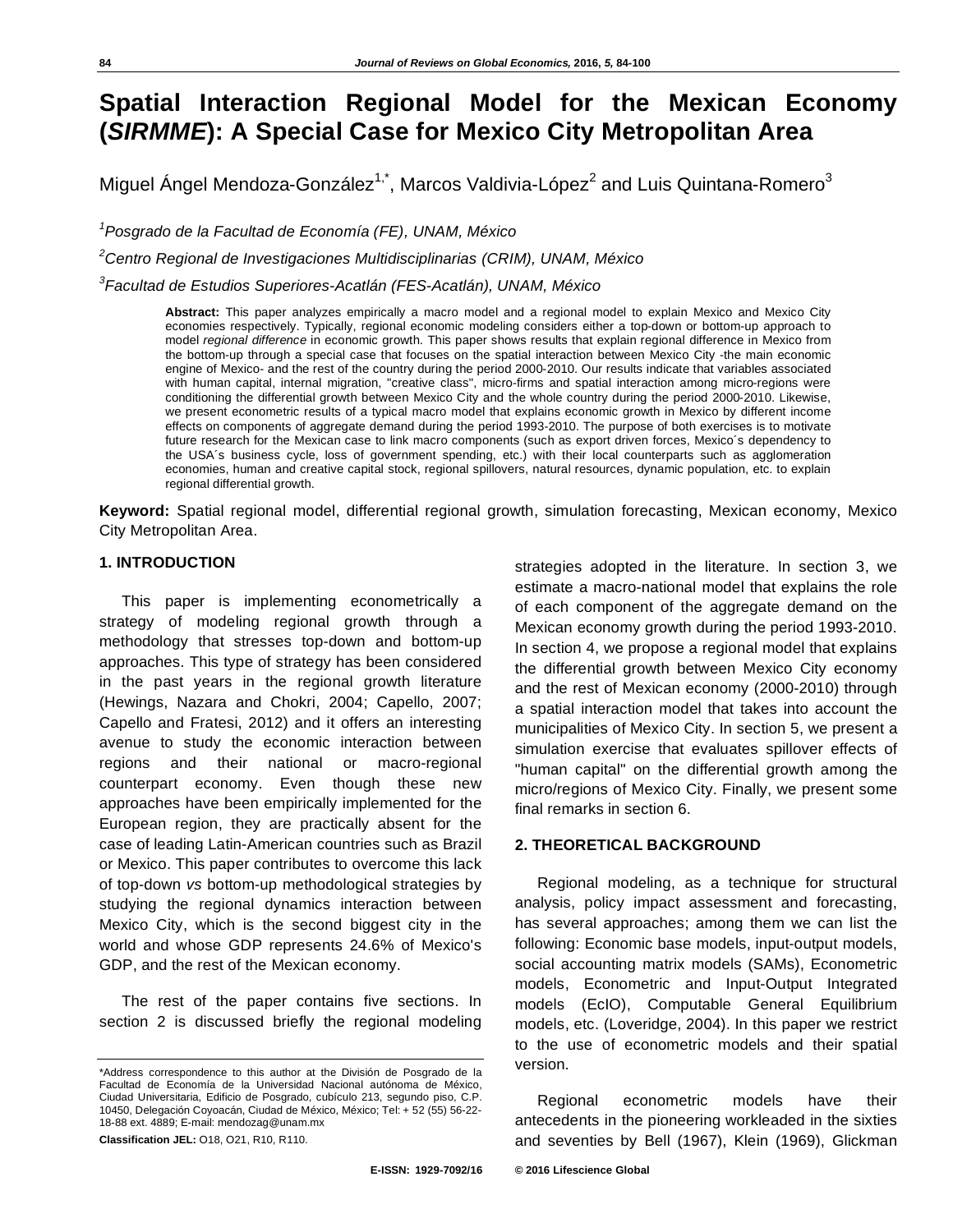(1971), and Adams, Brooking and Glickman (1975), among many others, for the case of the United States. The econometric methodology employed in these early works estimated -from a Keynesian perspective-the relations among macro variables throughout annual data. The specification of regional models was performed through a replica of the functional structure of national models, by doing this, the region was assumed as a "small country".

These mentioned models used a methodology called Top-Down, in which the regional model was a kind of satellite for the nation wide model, but the latter allowed the use of specific endogenous regional equations through macro variables at the national level. Bottom-up methodology was limited, to the extent that a regional economy only received shocks from the whole country, but there was no feedback process from regional economies to the national economy. Values of the national variables were simply distributed through the regions.

Over the years, the Top-Down methodology was substantially modified, allowing some sort of endogenization from national impacts, such as is the case of models in which regional equations are specified using a decomposition of impacts. Decomposition implies that regional growth of a variable in a specific sector is constructed from the sectorial growth and a spreading that represents the growth attributable to regional characteristics (Bassilière *et al*. 2008), which can be represented as:

$$
y_{ir,t} = S_{i,t} + d_{ir,t} \tag{1}
$$

where  $S_{i,t} = \overline{y}_{i,t}$  is the growth of the variable in the sector *i* in period t,  $\bar{y}_{ir,t}$  is the national growth of sector *i* at time *t*, and *dir*,*t* is the regional differential growth component in the region *r* in sector *i*, in period *t*. The regional difference can be expressed as follows:<sup>1</sup>

$$
d_{ir,t} = y_{ir,t} - \overline{y}_{ir,t} \tag{2}
$$

Endogenization of regional growth is achieved by specifying an econometric equation to explain the differential growth component  $d_{irt}$ , while the national share is determined exogenously in a nation wide model. Although Top-Down models can not account for

l

regional effects, they were very popular because of the advantage of requiring little data and being able to model easily individual regions (Clifford, 1982). This last aspect is very relevant when the lack of regional data is common in many countries, especially in developing countries. The lack of information restricts the scope for disaggregation of the model, and usually leads to the use of regional variables constructed by the model´s author, a situation which necessarily implies a trade-off between disaggregation and data quality (Gustely and Ireland, 1980).

Bottom-up models assume that the national aggregate are an average of the regions (Capellini, *et al*. 1987). These models have the advantage of allowing endogenous estimates for regional variables, which in top-down modeling these are assumed as exogenous, and it ensures consistency between regional and national variables. In addition, it allows interaction between regions. These models are considered to be more consistent with the modern approach of regional growth because they incorporate endogenous and cumulative process from the bottomup (Hewings, Nazara and Chokri, 2004; Capello, 2007; Capello and Fratesi. 2012). A breakthrough in regional modeling is achieved by considering hybrid models that combine both Top-Down and Bottom-Up approaches (Bolton, 1980; Glickman, 1982; Courbis, 1994).

Regardless of the methodological approach adopted, two problems in the regional models arise. First, the difficulties of highlighting inter-regional exchanges are difficult to take into account due to information gaps, lack of regional and multiregional I-O matrices, and scarcity of regional exports and imports statistics (Lemelin, 1980). Second, the appropriate incorporation of spatial spillover effects on growth, when agglomeration economies of some sort are strong, is not an easy task. The concentration of economic activity in space, considered by Krugman (1991), as the most prominent feature of the regional distribution of economic activity, necessarily leads to highlight the effects of spatial spillovers and the externalities involved in these processes.

In the specification and estimation of regional models, one can find an innovation in recent years, that consists in incorporating spatial effects to modeling either spatial dependence or spatial spillovers of economic activity. Spatial Econometrics allows working with spatial dependence through uni-equational models and more recently, through multi equation models (Rey and Boarnet, 2004). A variant of these models is the

<sup>&</sup>lt;sup>1</sup>To separate national and regional effects, one can use a Shift and Share analysis of this variable, as Bassilière *et al.* (2008) suggest. Here we follow Capello (2007) who uses the difference of national and regional growth rates.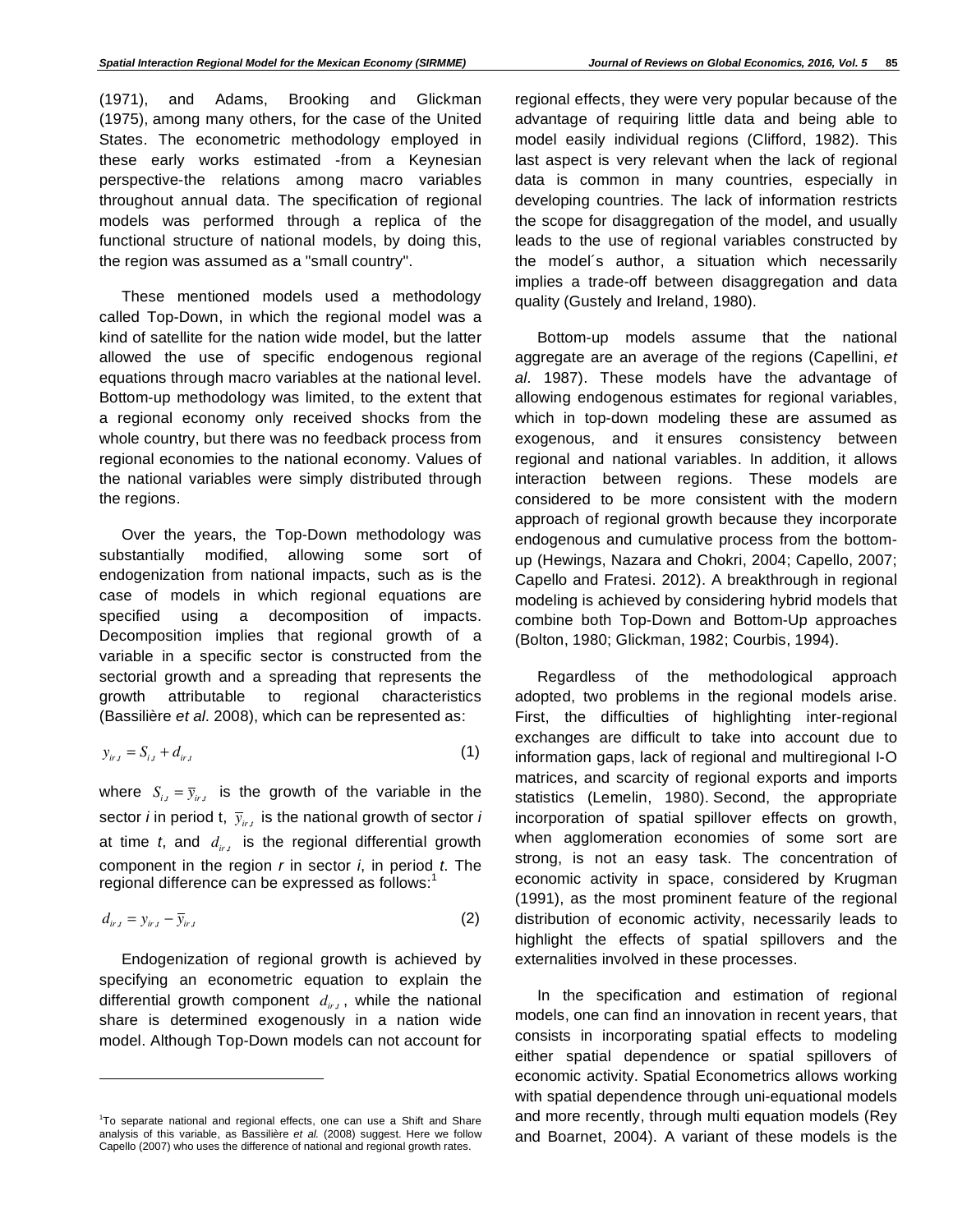one proposed by Capello (2007) and Capello and Fratesi (2012), and it is used in this work, which allows for a multi equation model estimate, which combines both national and regional macroeconomic variables. The macro equations are estimated in the standard way, while regional equations incorporate spatial effects. The link among the equations is obtained by a simulation algorithm that allows the regional dynamics to play an active role in explaining the national dynamic. The result of these recent efforts, and upon which the model proposed in this paper is based on, is a combination of Top-Down and Bottom-Up approaches, multi equation systems using a mix of spatial and non-spatial specifications in the behavioral equations, and the use of a simulation algorithm to link the regions considered in the model with the national economy. In the next sections, the estimations of a macro and regional models are presented separately, and the developments of their linkages are left for future research.

# **3. THE MACRO-NATIONAL MODEL**

The macroeconomic model advanced in this section runs along the lines of Roberta Capello (2007) and Capello and Fratesi (2012)'s regional model, where the economic growth in a country is explained in a "Keynesian fashion" by components of the aggregate demand (private consumption, private and public investment, exports and imports of goods and services). Likewise, these demand components display an endogenous system which is itself determined by economic policy instruments (interest rate, exchange rate and government spending) and economic policy targets (inflation and unemployment).

In addition to the elements proposed by Capello (2007) and Capello *et al.* (2012), to build up the macro model, we consider specific structural conditions of Mexican economy in particular those emerged from the North American Free Trade Agreement (NAFTA) where Canada, USA and Mexico are the country members. One of these structural conditions is the new role of the public sector which was drastically modified since the early nineties (Mendoza, 2000); in particular, the public investment share in GDP declined from 10.4% in 1981 to 4.6% in 1988 and around 3.5% in recent years. For this reason, the Mexico´s macroeconomic model proposed in this paper considers private and public investment (consumption) in a separate way in order to evaluate the economic public instruments separately on growth.

Since NAFTA, the external sector of the Mexican economy has increased drastically its contribution to GDP: exports plus imports represented 35% of GDP in 1993 and 63% of GDP in 2010. Even though Mexican economy benefited at the beginning from NAFTA, the positive effects damped out because it was not possible to overcome the huge dependence that the Mexican economy has historically had on capital goods and raw materials imports. Therefore, NAFTA provoked a strong dependence of Mexican exports on USA economic cycle (Garcés, D., 2008; Gutiérrez *et al*., 2005). For that reason, we decide to include the USA GDP in the export equation in the macro model and, in addition, we also modify the impact of foreign direct investment and its relationship with imports (see below).

In this macroeconomic model prevails a Keynesian approach that has been used elsewhere to study the Mexican economy (Castro, Loría y Mendoza, 1997; Urzúa, Esquivel, Lagunes y de la Cruz, 2000; Ruiz y Venegas, 2007; Quintana and Mendoza, 2008 and 2016), in where the economic growth is explained by different income effects on components of aggregate demand anda multiplier effect due to an expansionary fiscal policy. In addition, our model takes into account the strong dependence of the Mexican economy on USA economy.

#### **National Growth Rate**

The national growth rate is determined by a "pseudo" identity equation which is built up from national accounts: national income plus goods and services imports (Y+M) is equal to the sum of private consumption, private investment, government consumption and investment, and exports of goods and services (*Cp+Ip+Cg+Ig+X*).

After applying the total differentiation method to the accounting identity and doing some algebra, we get the following expressions:

$$
Y = Cp + Ip + Cg + Ig + X - M
$$

$$
\Delta Y = \frac{\partial Y}{\partial C_p} \Delta C_p + \frac{\partial Y}{\partial I_p} \Delta I_p + \frac{\partial Y}{\partial C_g} \Delta C_g + \frac{\partial Y}{\partial I_g} \Delta I_g +
$$

$$
\frac{\partial Y}{\partial X} \Delta X - \frac{\partial Y}{\partial M} \Delta M
$$

$$
\frac{\Delta Y}{Y} = \frac{\partial Y}{\partial C_p} \frac{C_p}{Y} \frac{\Delta C_p}{C_p} + \frac{\partial Y}{\partial I_p} \frac{I_p}{Y} \frac{\Delta I_p}{I_p} + \frac{\partial Y}{\partial C_g} \frac{C_g}{Y} \frac{\Delta C_g}{C_g} + \frac{\partial Y}{\partial I_g} \frac{I_g}{Y} \frac{\Delta I_g}{I_g} + \frac{\partial Y}{\partial X} \frac{X}{Y} \frac{\Delta X}{X} - \frac{\partial Y}{\partial M} \frac{M}{Y} \frac{\Delta M}{M}
$$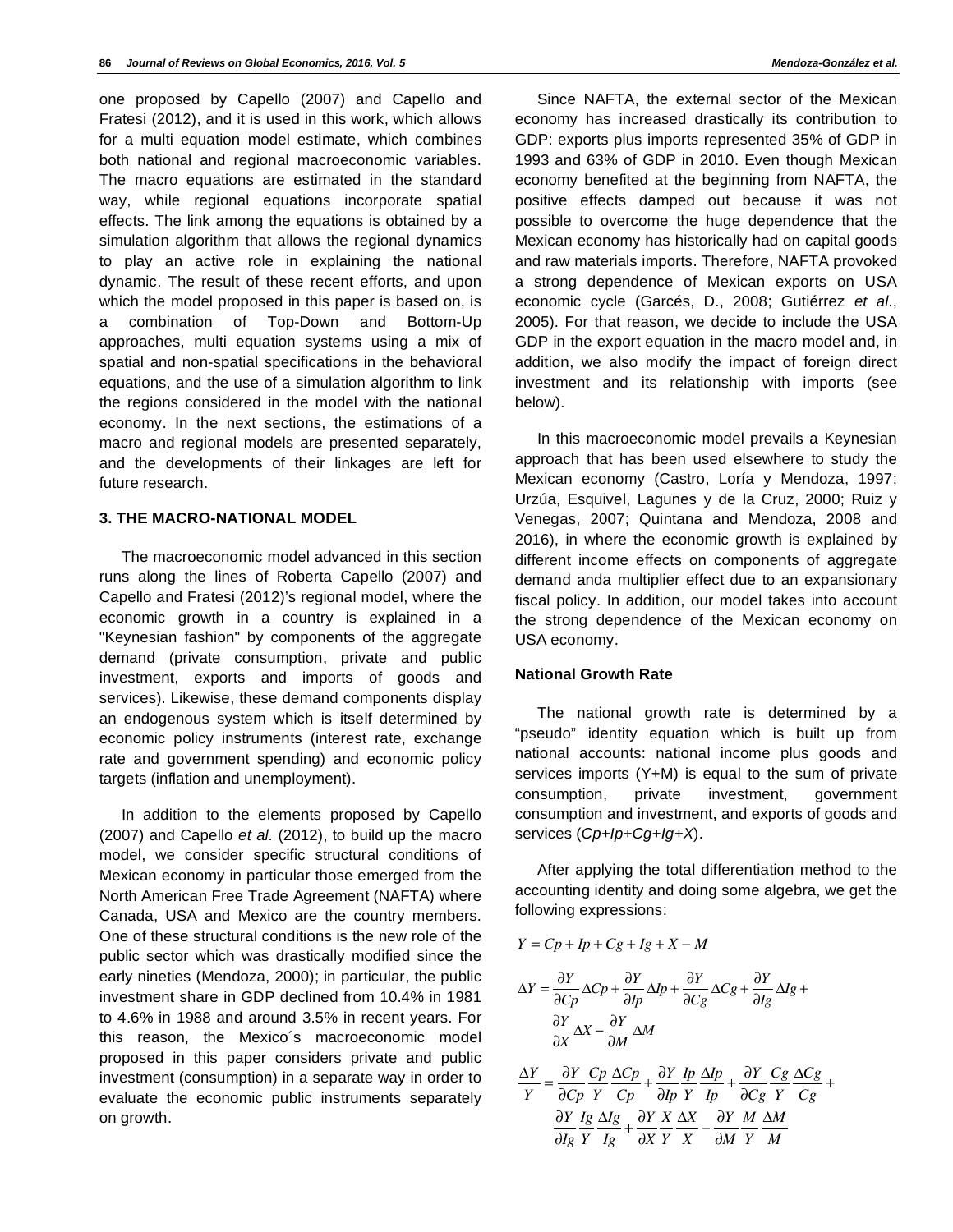In order to simplify theexpression, the growth rates are identified with lower caps, for example  $\Delta y_t = \frac{\Delta Y}{Y}$ , such that the national growth equation is reduced to:

$$
\Delta y_t = \eta_{Y_{cp}} \Delta cp_t + \eta_{Y_{rp}} \Delta ip_t + \eta_{Y_{cg}} \Delta cg_t + \eta_{Y_{rg}} \Delta ig_t + \eta_{Y_{x}} \Delta x_t - \eta_{Y_{rn}} \Delta M_t + u_{y,t}
$$
\n(3)

Equation [3] establishes that the national income growth is equal to the weighted sum of the components of the aggregate demand in where we also find the income elasticity of each demand component  $(\eta_{Y_i}, j = cp, ip, cg, ig, x, m)$  at time *t*.

#### **Private Consumption Growth**

From a Keynesian framework, the private consumption growth rate depends positively on income growth:

$$
\Delta cp_t = \alpha_0 + \alpha_1 \Delta y_{t-1} + u c_{p,t} \tag{4}
$$

Where  $\alpha_0$  is the autonomous income growth component and  $\alpha_i$  is the income elasticity of consumption, i.e. marginal propensity to consume times the inverse of mean consumption, which measures how much the private consumption raises when the income growth is increased (with a temporal lag).

#### **Private Investment Growth**

The private investment growth equation has a traditional structure, it depends positively on income growth rate, negatively on interest growth rate  $(\Delta i_{t-1})$ , negatively on a competitive indicator such as the labour cost growth rate  $(\Delta ulc_{t-1})$  and positively on foreign direct investment measured as proportion of domestic investment ( $\Delta f d i_{t-1}$ ):

$$
\Delta i p_t = \beta_1 \Delta y_{t-1} - \beta_2 \Delta i_{t-1} - \beta_3 u l c_{t-1} + \beta_4 \Delta f d i_{t-1} + u_{ip,t}
$$
(5)

#### **Exports Growth**

In the export growth equation, we consider a positive relationship with the external income  $(\Delta y u s a_{t-1})$ , negative with the labour cost growth rate  $(\Delta ulc_{t-1})$  and positive with the nominal exchange growth rate  $(\Delta e_{t-1})$ :

$$
\Delta x_t = \gamma_1 \Delta y u s a_{t-1} - \gamma_2 \Delta u l c_{t-1} + \gamma_3 \Delta e_{t-1} + u_{x,t} \tag{6}
$$

#### **Imports Growth**

The import growth depends positively on demand or national income change, negatively on nominal exchange growth rate and positively on internal inflation  $(\Pi_{t-1})$ :

$$
\Delta m_t = \delta_1 \Delta y_{t-1} - \delta_2 \Delta e_{t-1} + \delta_3 \Pi_{t-1} + u_{m,t} \tag{7}
$$

#### **Methodology and Econometric Results**

As we pointed out before, the macro model studied here is a dynamic system that has to be analyzed in its reduced form (see equation 3). In this equation, the aggregate components (consumption, investment, exports, imports) are resolved simultaneously by the lagged national income growth, which is conditioned on structural's parameters linked to endogenous and lagged endogenous variables, this is what typically is known as *simultaneous equation bias* (Hamilton, 1994).

To solve the problem of *simultaneous equation bias,*  different estimation methods are proposed by the literature which basically can be classified in two groups: those dealing with *limited information* [twostage least squares (*2SLS*) and instrumental variables (IV)] and those dealing with *complete information* [three-stage least squares (*3SLS)*, full information maximum likelihood (*FIML*) and generalized method of moments (*GMM*)], and according to the specific estimating process of each equation is included individual or whole system information. From our perspective, it is better working with complete information methods because it allows getting asymptotic conditions when the  $n \times m$  degree of freedoms are increased (where *n*'s are the number of observations and *m* the endogenous variables or system equations number). In this sense, it is more efficient to work with *FIML* rather instead of *3SLS* methods because both are equivalent when the *equation system* is exactly identified and it is asymptotically more *efficient* when the system is over identified. On the other hand, the *GMM* estimator is equivalent to *FIML* and *3SLS* when is assumed that innovations have homoscedastic variance and, it is more efficient when the variance is heteroscedastic (Green, 2003; Hamilton, 1994).

Table **1** shows the estimations of the macroeconomic model's structural parameters by *OLS*, *FIML* and *GMM* procedures. Most of the parameters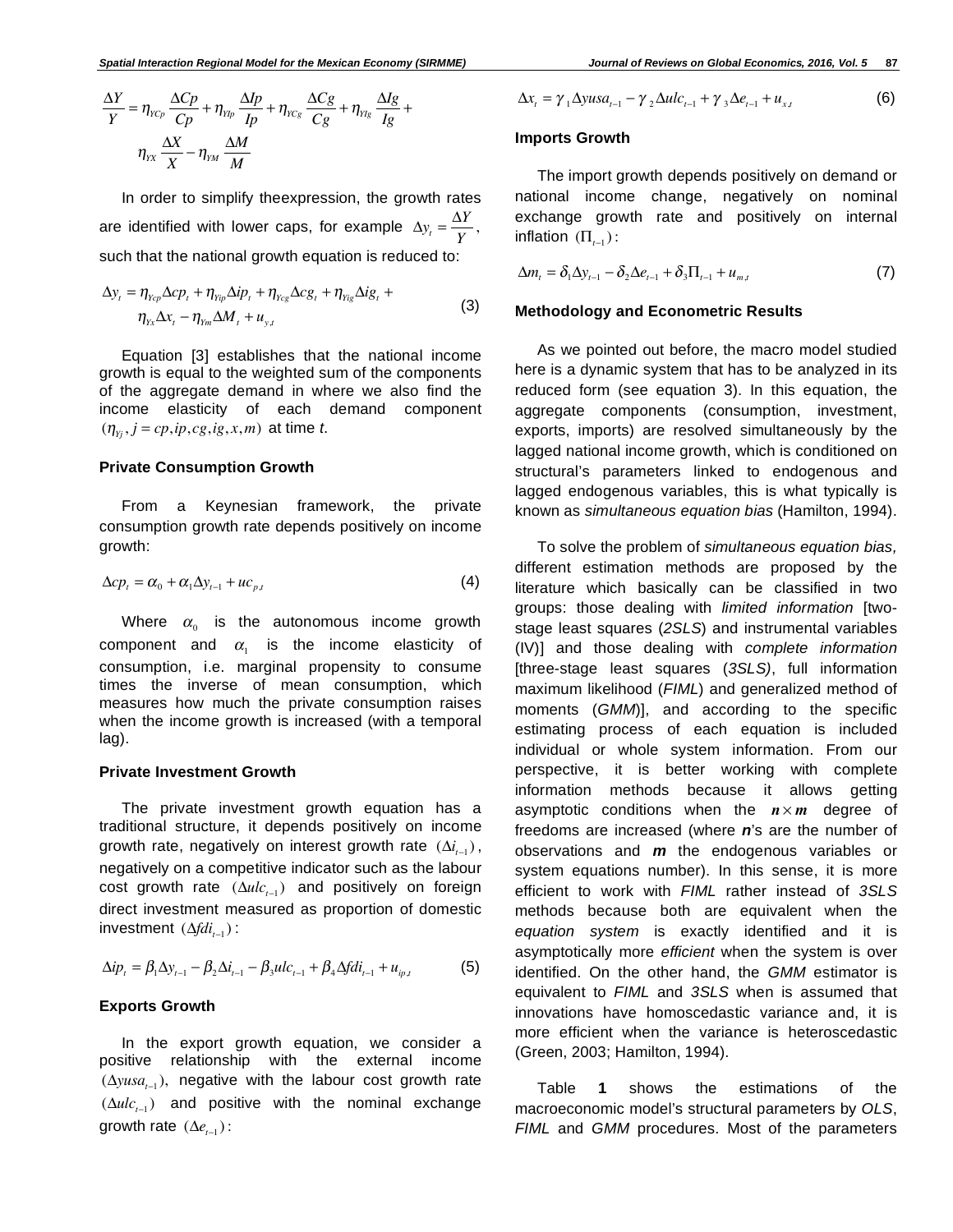| Independent variables<br>with one lag                                      |                | Private consumption growth<br>model |                                         |                      | Private investment growth<br>model |                       |                      | Exports growth<br>model |                      |                   | Imports growth<br>model |                      |
|----------------------------------------------------------------------------|----------------|-------------------------------------|-----------------------------------------|----------------------|------------------------------------|-----------------------|----------------------|-------------------------|----------------------|-------------------|-------------------------|----------------------|
| Constant                                                                   | (0.78)<br>0.52 | (1.99)<br>1.59                      | $-54$<br>0.54<br>$\widehat{\mathbf{z}}$ |                      |                                    |                       |                      |                         |                      |                   |                         |                      |
| Real GDP growth                                                            | (6.79)<br>0.91 | (2.06)<br>0.76                      | (35.3)<br>0.91                          | (6.27)<br>2.58       | (2.32)<br>2.66                     | (42.1)<br>2.75        |                      |                         |                      | (5.37)<br>1.37    | (2.03)<br>2.16          | (41.37)<br>1.38      |
| Interest rate growth                                                       |                |                                     |                                         | $(-3.68)$<br>$-0.11$ | $(-1.41)$<br>$-0.05$               | $(-21.03)$<br>$-0.10$ |                      |                         |                      |                   |                         |                      |
| Labour cost growth rate                                                    |                |                                     |                                         | $(-3.97)$<br>$-0.74$ | $(-2.47)$<br>$-0.84$               | $(-26.35)$<br>$-0.86$ | $(-1.64)$<br>$-0.21$ | $(-0.13)$<br>$-0.04$    | $(-9.30)$<br>$-0.21$ |                   |                         |                      |
| investment (as proportion<br>of domestic investment)<br>Log foreign direct |                |                                     |                                         | (3.33)<br>1.03       | (1.94)<br>2.34                     | (34.62)<br>3.45       |                      |                         |                      |                   |                         |                      |
| Real GDP USA growth                                                        |                |                                     |                                         |                      |                                    |                       | (10.5)<br>2.37       | (5.10)<br>2.51          | (37.17)<br>2.38      |                   |                         |                      |
| Nominal exchange growth                                                    |                |                                     |                                         |                      |                                    |                       | 0.20<br>(3.8)        | (1.76)<br>0.22          | (14.29)<br>0.20      | (4.44)<br>$-0.42$ | (0.88)<br>0.13          | (46.91)<br>$-0.41$   |
| Inflation rate                                                             |                |                                     |                                         |                      |                                    |                       |                      |                         |                      | (6.33)<br>0.82    | (1.71)<br>0.32          | (57.72)<br>0.81      |
| Estimation method                                                          | STO            | system<br><b>FIML</b>               | system<br><b>GMM</b>                    | STO                  | system<br><b>FIML</b>              | system<br><b>GMM</b>  | STO                  | system<br><b>FIML</b>   | system<br><b>GMM</b> | STO               | system<br><b>FIML</b>   | system<br><b>GMM</b> |
| Number of observations                                                     | 55             | 275                                 | 275                                     | Ъ                    | 275                                | 275                   | 55                   | 275                     | 275                  | 55                | 275                     | 275                  |
| R-squared                                                                  | 0.55           | 0.52                                | <b>1.55</b>                             | 0.65                 | 0.63                               | 0.68                  | 0.62                 | 0.60                    | 0.62                 | 0.66              | 0.39                    | 0.66                 |
| Pseudo identity: OLS                                                       | $\frac{1}{2}$  | i<br>$\ddot{\phantom{a}}$           | ì                                       |                      |                                    |                       |                      |                         |                      |                   |                         |                      |

Table 1: Macroeconomic Model Estimation

 $\Delta y_i = 0.56 \Delta cp_i + 0.10 \Delta ip_i + 0.12 \Delta cg_i + 0.02 \Delta ig_i + 0.14 \Delta x_i - 0.08 \Delta m_i$ ,  $R^2 = 0.98$ 

Pseudo identity: FIML

 $\Delta y_i = 0.55 \Delta cp_i + 0.11 \Delta ip_i + 0.13 \Delta cg_i + 0.01 \Delta ig_i + 0.16 \Delta x_i - 0.10 \Delta m_i$ ,  $R^2 = 0.97$ <br>Pseudo identity: GMM

 $\Delta y_i = 0.54 \Delta cp_i + 0.13 \Delta ip_i + 0.12 \Delta cg_i + 0.03 \Delta ig_i + 0.17 \Delta x_i - 0.13 \Delta m_i,$ ,  $R^2 = 0.97$ 

Note: t student in brackets; GGM instruments:  $\Delta x_{8i}$ ,  $\Delta y_{j+1}, \Delta y_{d+1}$ ,  $\Delta u$ ,  $\Delta y_{d+1}$ ,  $\Delta u$ ,  $\Delta y_{d+1}$ ,  $\Delta y_{d+2}$ ,  $\Delta y_{d+2}$ ,  $\Delta y_{d+1}$ ,  $\Delta y_{d+2}$ , and  $\Pi_{j+1}$ ,  $\Delta y_{d+1}$ ,  $\Delta y_{d+2}$ , and  $\Pi_{j+1}$ ,  $\Delta y_{$ 

I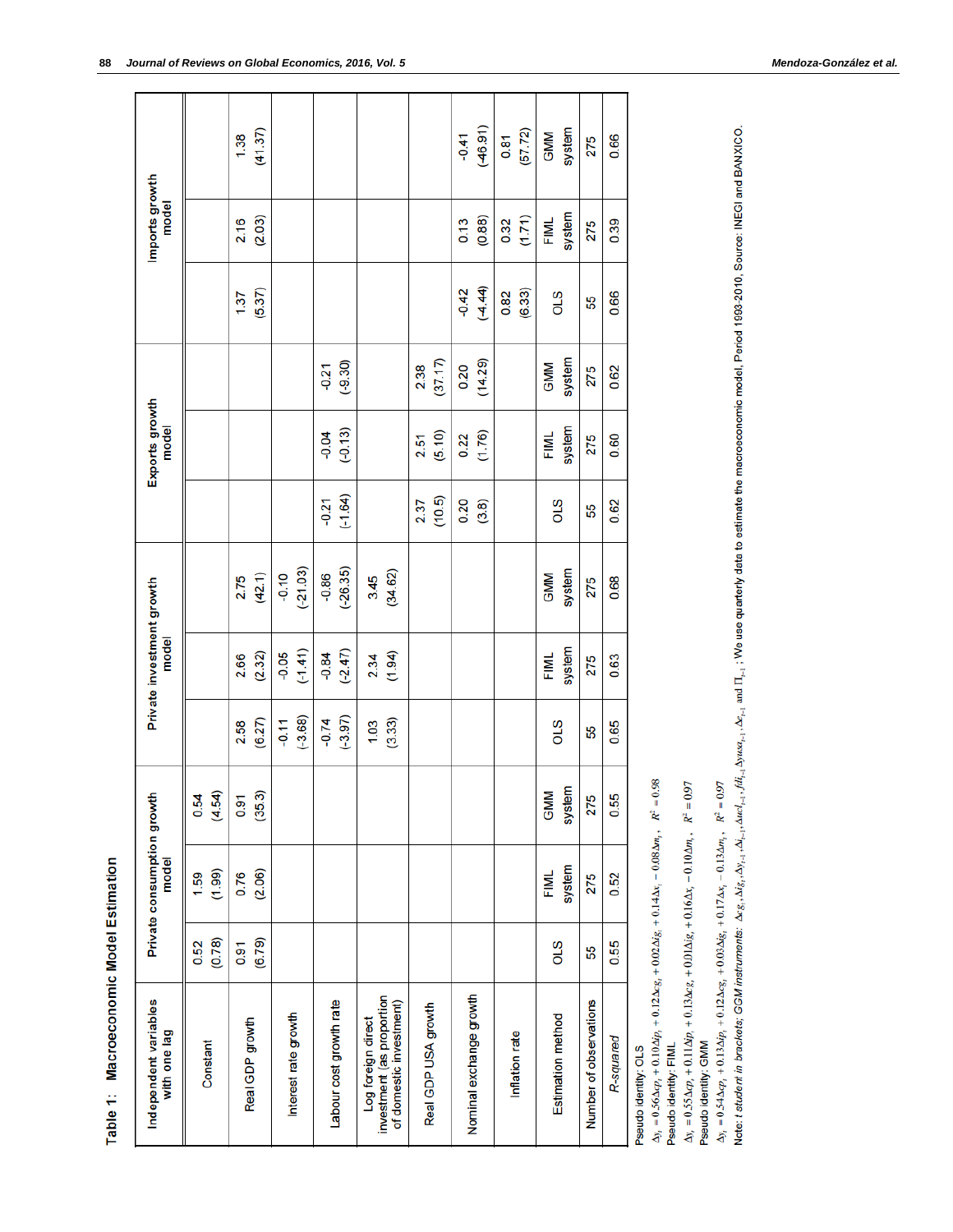are significant at the 95% level, but the consumption equation's constant term and the labor cost growth coefficient in the exports function are both significant only at the 90% level (these statistical inferences were made by *OLS* estimations). The coefficient of determination is between 0.55 and 0.66 in the consumption, investment, exports and imports growth equations; and it is 0.95 for the pseudo identity equation. These results are in acceptable ranges for the case of models with stationary variables (Hendry, 1995). One might have been expected good results using a *FIML* procedure, however some variables are non-statistically significant under this estimation and in other variables the expected sign of the coefficient changed. In this sense, it must be emphasized that the labor cost and exchange rate variables have lost statistical significance and that the interest rate is just now significant at 85% level; in the same way, foreign direct investment (as proportion of the gross fixed capital formation) is at 95% significance level. Finally, in the imports function estimations, we find that under *FIML* procedures, the exchange rate devaluation and inflation are not significant at 95% level. The best econometrics results were obtained by using the GMM estimator; under this estimation, all system parameters were highly significant at 95% level and they have the expected sign.

# **Theoretical Results and Economic Policy Implications**

Given the econometric results of the macroeconomic model under GMM method, we propose the following economic inferences about growth dynamics in Mexico and their economic policy implications.

## *Pseudo Identity Equation*

The national income growth function estimation shows (see low panel of Table **1**), as expected, that the greatest elasticity comes from the private consumption (0.54%); moreover, if the government consumption is also considered, total consumption can explain 0.66% of the national income growth. The second best impact is the external sector component in where the exports and imports elasticity are 0.17% and 0.13% respectively. These results show the relevance of the exports function to the national income growth. But by the same token, it also shows the weakness of the external component due to the high imports dependence because the external sector net effect is highly reduced: the external sector elasticity or the net exports is hardly 0.04%. Finally, the main impact of

# *Consumption Function*

The Keynesian specification of the consumption function shows the existence of an autonomous part (0.54), nevertheless, the main element that explains consumption is the GDP growth (0.91). The income elasticity of consumption equation is pretty close to most of Mexican estimations found in the literature, but this result differs from Capello's (2007) and Capello *et al.* (2012) estimations for the European Community countries. The marginal propensity to consumption derived from the estimated elasticity is 0.65 in averages for all the period analyzed, which suggests that an important part of the economic agents are saving money.

# *Private Investment Function*

The typical finding in the Keynesian private investment estimation is that the income accelerator is the most important component that explains investment decisions; however, for the Mexican case, foreign direct investment (as proportion of the gross fixed capital formation) is the main factor in explaining the private investment equation (3.45). The second one is the income accelerator (2.75) followed by competitiveness (-0.86) and interest rate (-0.10).

# *Exports Function*

As expected, USA income is the most important variable in the Mexican exports equation. Its elasticity is 2.38 which is very similar to the found in other studies. We also see that competitiveness of Mexican goods is not affected by exchange rate devaluation or wage costs reduction because the elasticity in both cases is very small. In fact, these two last factors do not have any relevant impact on exports.

#### *Imports Function*

The income elasticity is the most important component in the imports equation which confirms that the Mexican economy has a strong dependence on imports. This also shows that import substitution depends more on internal price growth (inflation) than on exchange rate devaluation.

# **4. REGIONAL MODEL**

In this section, we describe the regional model that explains the growth dynamics of Mexico City at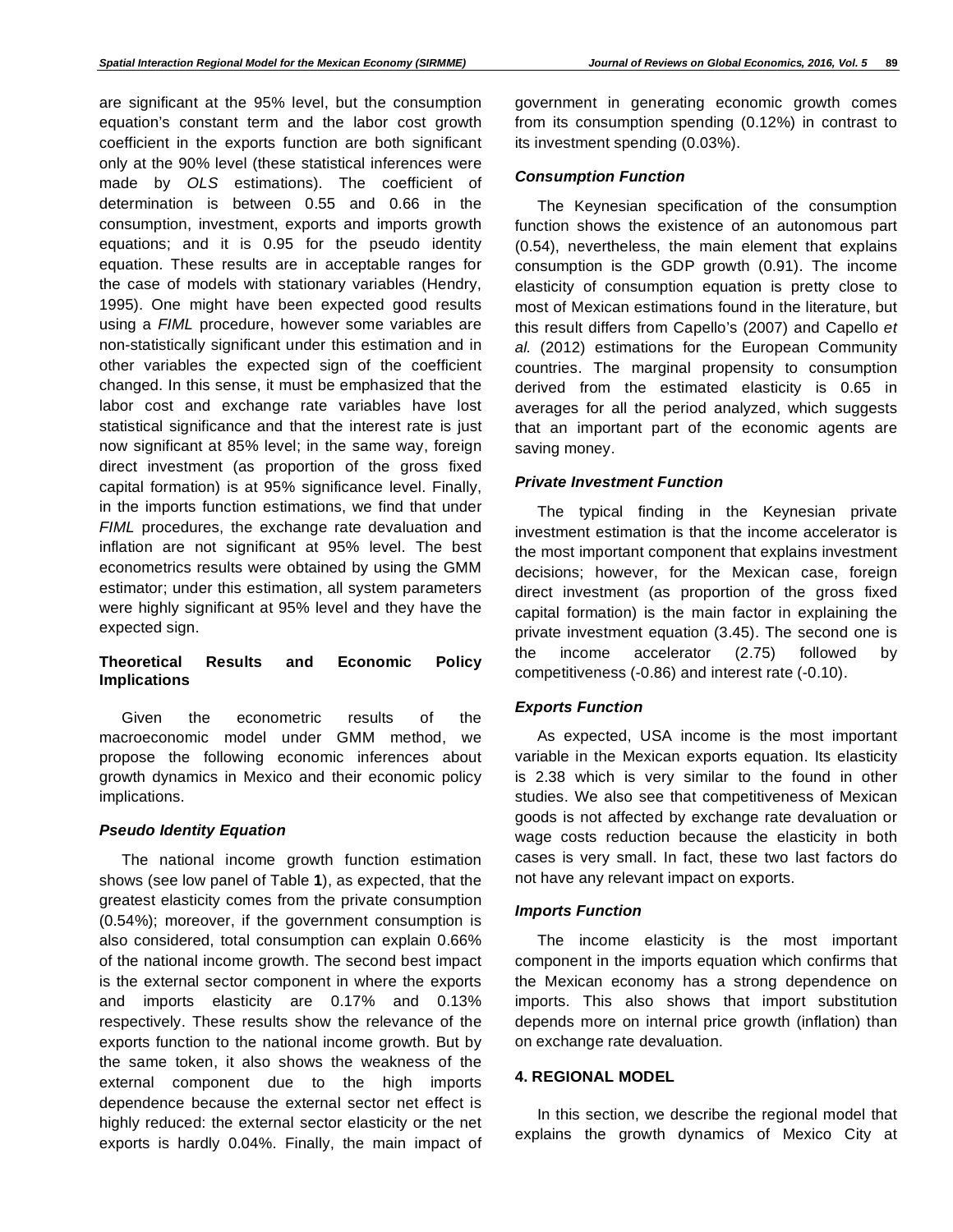Municipality level. As we discussed before, and along the lines of Capello (2007) and Capello *et al.* (2012), the main task of the model is to explain, through regional factors associated to the metropolitan area, the growth differentials between the municipalities of the metropolitan area of Mexico City and the whole country. The regional factors considered in this study invoke modern theories of regional growth (Capello and Nijkamp, 2009), from which we specially pay attention to both endogenous growth determinants and interactive behavior and processes that take place in space. The regional model that we display below takes into account *structural resources* as quality of human capital and population dynamics, *sector activity resources* in manufacturing and services and selfemployment activities, and finally *territorial structure resources* as roads density, distance to the center of the metropolitan area and spatial structure in the form of regional growth dependence among neighboring regions. This last component can be a good proxy of the role of agglomeration economies which is a central element in the literature of the New Economic Geography.

#### **Descriptive Data**

l

The regional area of study is the Metropolitan Area of Mexico City which has around 20 million inhabitants and it is among the top largest urban areas in the planet. The Metropolitan Area of Mexico City has a political-administrative division that consists of 75 municipalities spreading basically over two federal states (Mexico State and the Federal District). $2$  As we can see in Table **2**, the population of Mexico City represents around 17.9% of the total population in the country but its demographic determinants (fertility, migration and mortality) are less dynamic to the displayed in other regions of the country, which translates in a relative loss of contribution of Mexico City population (as we can see in Table **2**, growth country population has been higher). The economic activity of Mexico City is very important for the country (see Table **2**), because its GDP covers almost the 24.6% of the country GDP (in 2010); however note also, as in the case of its population, that the contribution of Mexico City GDP has decreased since 1995 meaning that other regional areas (for instance, those closer to the USA border) have increased its share on GDP.

 $2$ There is one municipality, Tizayuca, that is located in the federal state of Hidalgo. It is important to mention that we rely on the classification of CONAPO to delimit the metropolitan area of Mexico City.

The main task of the regional model is to explain the regional differential growth component<sup>3</sup>:

$$
y_{r,t} = \overline{y}_{r,t} + d_{r,t} \tag{8}
$$

Where the  $y_{r,t}$  and  $\overline{y}_{r,t}$  denote the GDP growth of the *r* region and the whole country respectively, and *dr*,*t* is the regional differential component. Figure **1** shows the time series of the GDP growth rate in Mexico City and the whole country during the period 1994-2010. The figure depicts clearly that Mexico City, as indicated by the gray line in the Figure **1**, most of the time grew less than the country GDP during the last two decades: the average differential during the period was -0.82, that is, Mexico City increased around 0.82 percentage point less than the country. This poor performance of the city has been widely discussed in the literature, and several factors have been considered as explanations, among them, the relocation of the manufacturing activity from Mexico City toward the north of the country (see Hanson 1998). In this sense, note in Table **3** that the annual growth of the Gross Value Added during the period 1999-2010 in the country manufacturing sector was 10.24% more than two times that the registered in Mexico City (4.16%). Likewise, the decline in the growth of manufacturing firms has been faster in the case of the Metropolitan Area of Mexico City (-1.35%) than the country (-0.83%). As we can see below, one of the elements that might explain the poor performance of the Mexico City is its increasing loss of potential in the manufacturing activity.

It is interesting to point out some spatial dependence indicators of the economic activity in México City. Table **4** shows that the GDP growth in Mexico City –at municipality level– during the period 2000-2010 exhibits statistically significant spatial dependence (0.20), as measured by the Moran Index, which is very close to the calculated for the whole country (0.22). Nevertheless, note in Table **4** that the GDP per capita exhibits more spatial autocorrelation for the case of Mexico City in each of the years considered. These elements indicate that the spatial structure component could play an important role in the regional growth dynamics not only among regions (Federal States) but also inside the regions as in the case of the Metropolitan Area of Mexico City. We will see ahead that the spatial autocorrelation of GDP growth remains even when controlling for potential explanatory variables of growth.

l

<sup>&</sup>lt;sup>3</sup>Which is similar to equation (1).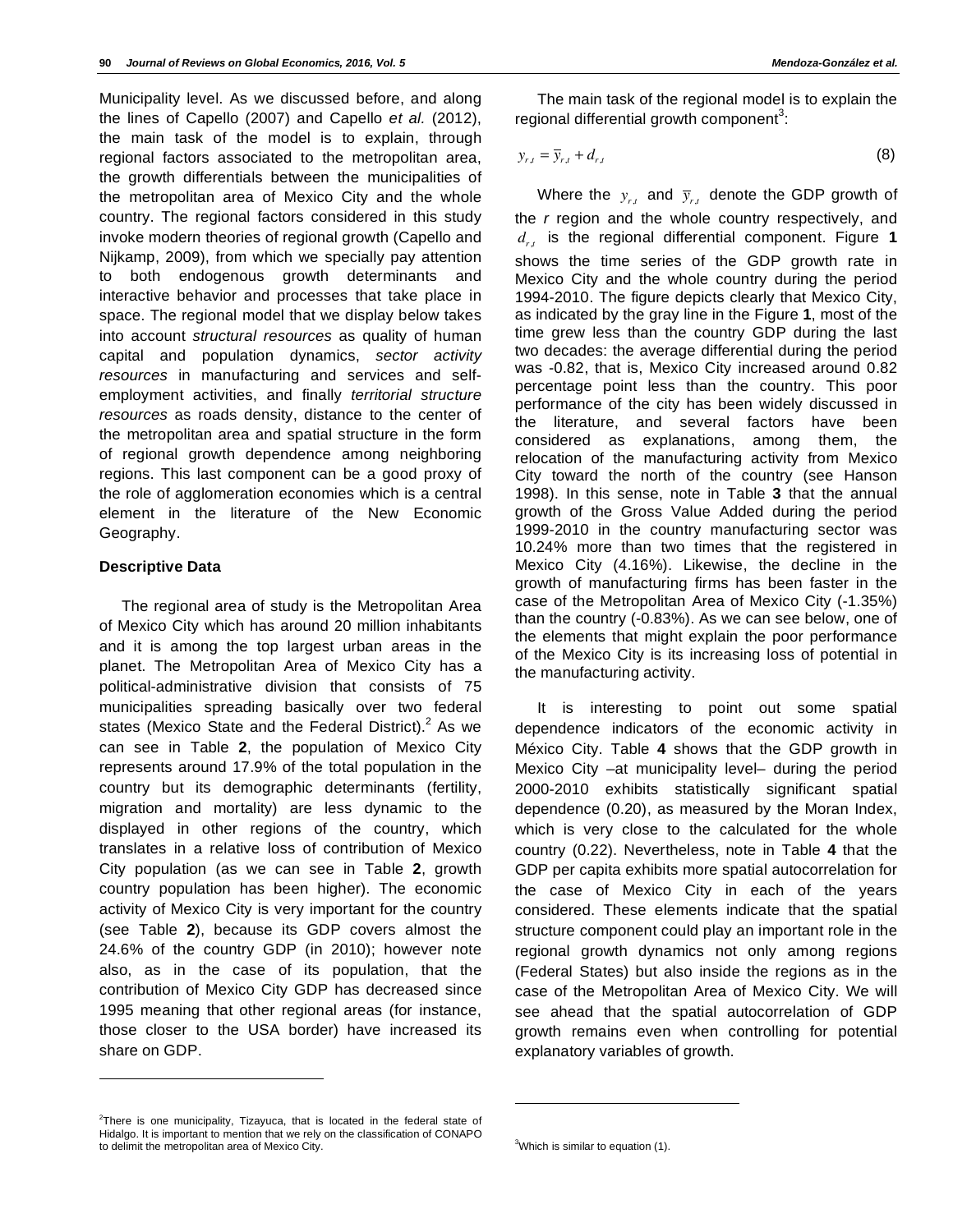|                                                 | <b>Mexico City</b> | Mexico | <b>Differential</b> |
|-------------------------------------------------|--------------------|--------|---------------------|
| Avg annual GDP growth 2000-2010                 | 1.33               | 2.15   | $-0.82$             |
| Ratio GDP Mexico city / GDP Mexico 1995         | 27.72              |        |                     |
| Ratio GDP Mexico city / GDP Mexico 2000         | 26.93              |        |                     |
| Ratio GDP Mexico city / GDP Mexico 2005         | 24.80              |        |                     |
| Ratio GDP Mexico city / GDP Mexico 2010         | 24.60              |        |                     |
| Population avg annual growth 2000-2010          | 0.94               | 1.52   | $-0.59$             |
| Ratio Population Mexico city / Pop. Mexico 1995 | 18.98              |        |                     |
| Ratio Population Mexico city / Pop. Mexico 2000 | 18.87              |        |                     |
| Ratio Population Mexico city / Pop. Mexico 2005 | 18.63              |        |                     |
| Ratio Population Mexico city / Pop. Mexico 2010 | 17.91              |        |                     |

#### **Table 2: Comparative Data between Mexico City Metropolitan Area and the Country**

Source: prepared by authors based on data census gross value added economic census (INEGI) and GDP by state of German-Soto (2005 and 2015).



**Figure 1:** GDP growth and differential growth Mexico and Mexico City.

Source: prepared by authors based on data census gross value added economic census (INEGI) and GDP by state of German-Soto (2005 and 2015).

|                 | Annual growth of firms 1999-2010             |          |
|-----------------|----------------------------------------------|----------|
| <b>Sector</b>   | <b>Mexico City</b>                           | México   |
| Manufacturing   | $-1.35%$                                     | $-0.83%$ |
| <b>Services</b> | 1.14%                                        | 1.58%    |
|                 | Annual Growth of Gross Value Added 1999-2010 |          |
| <b>Sector</b>   | <b>Mexico City</b>                           | México   |
| Manufacturing   | 4.16%                                        | 10.24%   |
| <b>Services</b> | 16.24%                                       | 16.30%   |

Source: prepared by authors based on data of economic census (INEGI).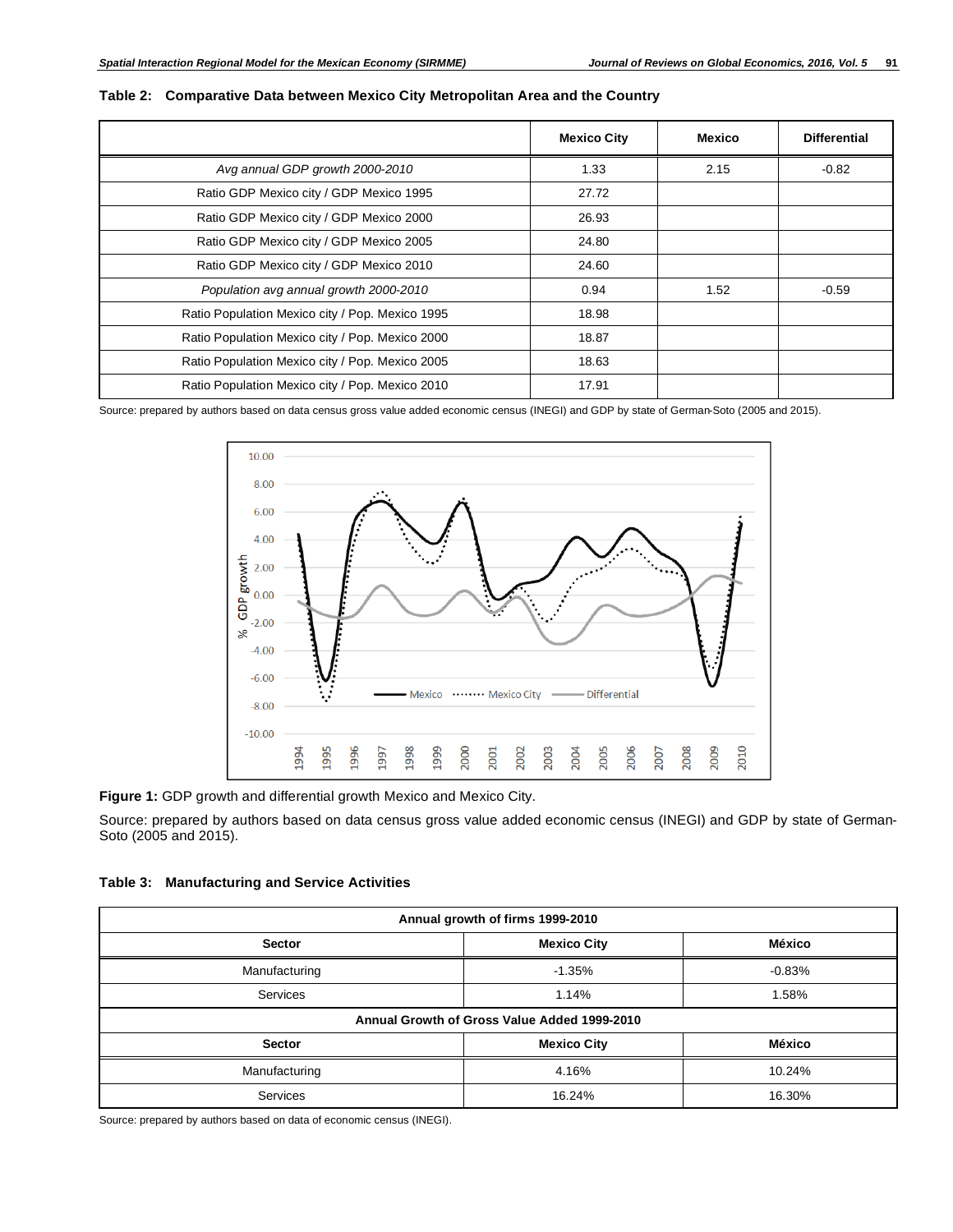| Spatial autocorrelation in log GDP per capita   | <b>Mexico City</b> | <b>Mexico</b> |
|-------------------------------------------------|--------------------|---------------|
| 1995                                            | 0.3209             | 0.2692        |
| 2000                                            | 0.3750             | 0.2604        |
| 2005                                            | 0.3750             | 0.2811        |
| 2010                                            | 0.3674             | 0.2741        |
| Spatial autocorrelation in GDP growth 2000-2010 | 0.2002             | 0.2148        |

**Table 4: Spatial Dependence in Regional GDP Indicators** 

Note: The Moran Index is used to calculate spatial dependence. All measures are statically significant at 99% by Monte Carlo procedures. A first order Queen contiguity matrix is used for calculations.

l

#### **Specification of the Regional Model**

The main purpose of this sub-section is to present the regional model that explains the differential growth between Mexico City and the rest of Mexico. The equation analyzed is the following:

 $y_{r,t} - \overline{y}_{r,t} = d_{r,t}$  *f*(structural resources, territorial and spatial structure and economic activity sector) (9)

where  $y_{rt}$  is defined as the average annual growth of real GDP at municipality *r* during the period 2000-2010; likewise,  $\bar{y}_{r,t}$  is defined as the average annual growth of real GDP in the country during the period 2000- 2010. In equation 9, the explanatory variables considered in the *A) structural resources group* are growth of education years during 2000-2010 (*gHC*), population growth during 2000-2010 (*gPop*), an internal migration variable measured as the net immigration flow in 2000 (multiplied by 1000) divided by the mean population in the period 1995-2010 (*NI*), energy consumption per capita (kilowatts) in 2000 (*ECpc*), share of the employment in the professional-technical service sector that we call it "creative class" (*CClass*) 4 ; the explanatory variables considered in the *B) territorial and spatial structure group* are Road Density (*RD*) measured as meters of roads per  $Km^2$ , the square of density roads (*DR<sup>2</sup>* ) as a variable that measures congestion effects, a *monocentric variable* defined as the euclidian distance in meters that separates each municipality from the center of the metropolitan area (*DistCenter*), a regional dummy variable that indicates whether the municipality is located at the Federal District (*FD*), *spatial spillovers* proxied through the differential annual growth of the neighboring municipalities (*WD*); and finally, the explanatory variables used in the *C) economic activity sector group* are the growth of manufacture firms during 1999-2010 (*gMF*), the growth of service firms during 1999-2010 (*gSF*), share of micro-firms (less than 10 employed

4 We follow some of the guidelines of Fingleton *et al.* (2007) to build this variable. But, the meaning and relevance of the variable to understand the economics of the cities comes from the work of Richard Florida (2005).

l

persons)in the manufacturing sector in total firms *(micMF*), share of micro-firms (less than 10 employed persons) in the service sector *(micSF*) in total firms, self-employed population in the total occupied population *(SelfEmp)* –this is a proxy of *informality*.

Table **5** shows the descriptive data of the explanatory variables at municipality level. For example, despite the fact that the Metropolitan Area as a whole has a negative growth differential (see Figure **1**), the average growth differential among the municipalities is positive (0.02) but it exists important regional variations (i.e. the Federal District municipalities had in average a growth differential of - 0.02 while the Mexico State municipalities had a positive growth differential of 0.03); likewise, the population grew in average 12% between 2000 y 2010 but in contrast the population increase in average in the municipalities that are located in the Federal District by a rate of only 3.4%; the average net immigration flow was positive in 2000 (16.4 immigrants per 1,000 persons); the manufacturing firms grew in average 30% between 1999 y 2008 but those firms located in the Federal District grew only 3.4%, in the same way the service firms grew in average 9.5% but its growth was negative among the municipalities of the Federal District (-6%). Finally, it is important to highlight from Table **3** that most of the firms in the Metropolitan Area are micro firms in the service sector (less than 10 employed persons) –note that in average 83% of the firms are in this category, while only 9.5% of the total firms are in average micro manufacturing firms. An interesting variable to mention is the so called "creative class" which, under our classification, represents in average 35% of the occupied persons that are considered professionals or technicians in the service sector.<sup>5</sup>

<sup>&</sup>lt;sup>5</sup>However, it is important to indicate that, in average, only 1.8% of the formal employment is considered to be employed in a professional or technical service sector.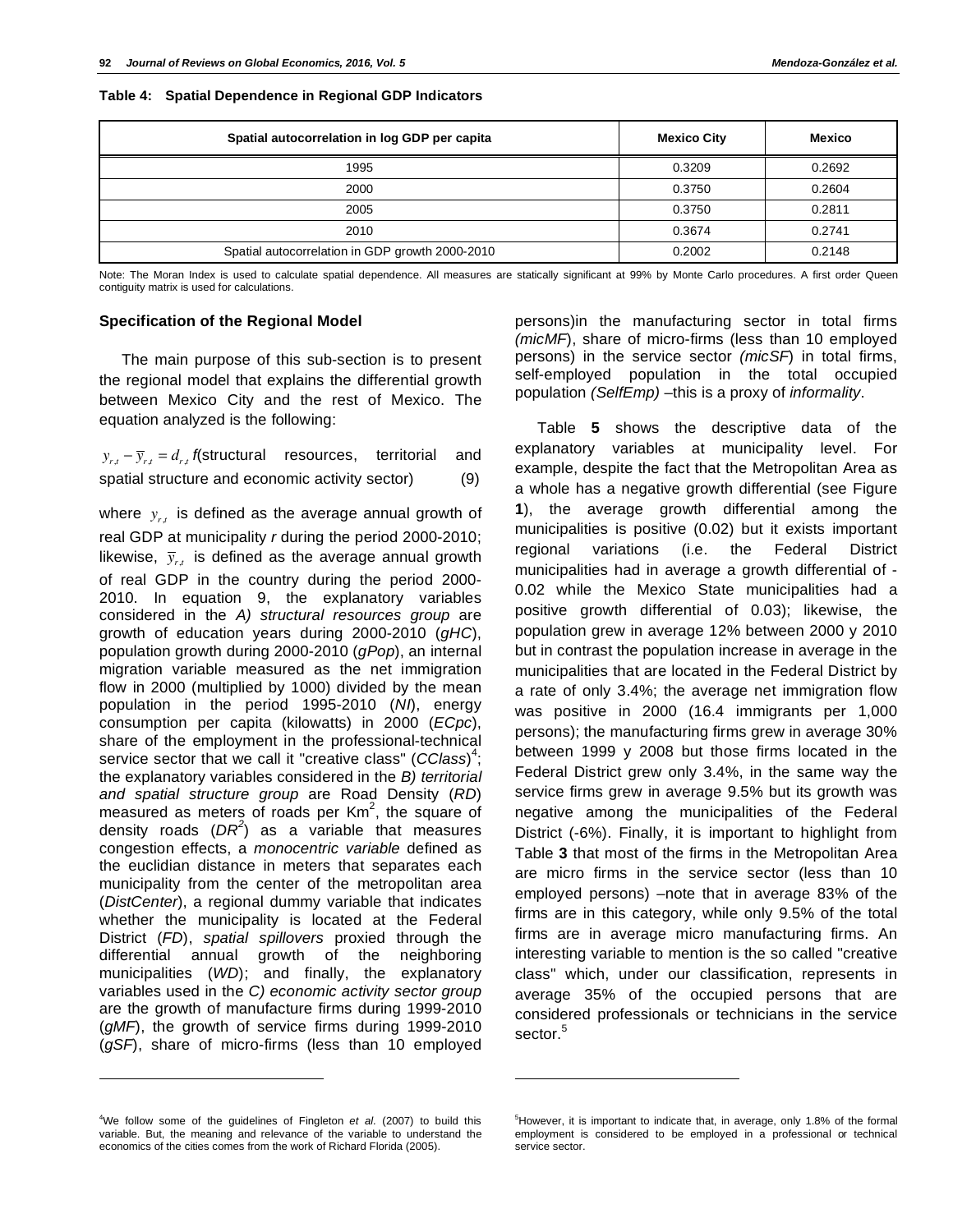|                                                                                                               | Obs. | Mean     | <b>Standard</b><br>deviation | Min value | <b>Max value</b> |
|---------------------------------------------------------------------------------------------------------------|------|----------|------------------------------|-----------|------------------|
| Differential growth                                                                                           | 76   | 0.02     | 0.06                         | $-0.10$   | 0.18             |
| Annual GDP growth                                                                                             | 76   | 0.04     | 0.06                         | $-0.08$   | 0.20             |
| Growth of education years pop. over 15 years 2000-2010                                                        | 76   | 0.09     | 0.03                         | 0.04      | 0.17             |
| Population growth during 2000-2010                                                                            | 76   | 0.12     | 0.19                         | $-0.17$   | 1.19             |
| Energy Consumption - Kws per capita in 2000                                                                   | 76   | 327.41   | 496.88                       | 4.05      | 2730.93          |
| Road Density - Meters of roads per km <sup>2</sup>                                                            | 76   | 1397.55  | 1646.65                      | 6.71      | 6343.55          |
| Self-employmentshare                                                                                          | 76   | 0.22     | 0.05                         | 0.15      | 0.45             |
| Growth of employment in the service sector 99-2008                                                            | 76   | 11.02    | 74.24                        | $-0.59$   | 649.00           |
| Growth of manufacturing sector firms 99-2008                                                                  | 76   | 0.30     | 0.65                         | $-0.83$   | 5.44             |
| Growth of service sector firms 99-2008                                                                        | 76   | 0.10     | 0.30                         | $-0.61$   | 0.86             |
| Micro manufacturing firms share                                                                               | 75   | 0.10     | 0.04                         | 0.02      | 0.34             |
| Micro service firms share                                                                                     | 75   | 0.83     | 0.08                         | 0.57      | 0.94             |
| Net internal migration flow (migrants per 1000 persons)                                                       | 76   | 16.41    | 40.59                        | $-86.23$  | 172.35           |
| Percentage of the employment in professional-technical service<br>sector that is part of the "creative class" | 76   | 0.35     | 0.21                         | 0.00      | 1.00             |
| Monocentric variable. Meters from the center of the city                                                      | 76   | 30789.09 | 15938.48                     | 0.00      | 67682.80         |

l

**Table 5: Descriptive Statistics for the Explanatory Variables** 

Source: prepared by authors based on data of economic census (INEGI).

To study econometrically equation 9, we propose the following linear specification in a cross-section setting:

$$
d_{r,2000-2010} = \alpha + \beta_1 gHC_{r,2000-2010} + \beta_2 gPop_{r,2000-2010} + \beta_3 ECpc_{r,2000} +
$$
  
\n
$$
\beta_4 CClass'_{r,2004} + \beta_5 RD_{r,2000} + \beta_6 R D_{r,2000}^2 + \beta_7 Discenter_r + (10)
$$
  
\n
$$
\beta_8 FD_r + gMF_{r,1999-2003} + \beta_9 gSF_{r,1999-2003} + \beta_{10} SelfEmp_{r,2000} +
$$
  
\n
$$
\beta_{11} gEmplServ_{r,1999-2004} + \beta_{12} micMF_{r,2004} + \beta_{13} micSF_{r,2004} + \varepsilon_r
$$

where  $\varepsilon$  is a random disturbance term.

In order to take into account spatial spillovers, the following specification is also estimated:

$$
d_{r,2000-2010} = \alpha + \rho W d_{r,2000-2010} + \beta_1 g H C_{r,2000-2010} + \beta_2 g P o p_{r,2000-2010} +
$$
  
\n
$$
\beta_3 E C p c_{r,2000} + \beta_4 C C l a s s'_{r,2004} + \beta_5 R D_{r,2000} + \beta_6 R D_{r,2000}^2 +
$$
  
\n
$$
\beta_7 D is Center_r + \beta_8 F D_r + g M F_{r,1999-2003} + \beta_9 g S F_{r,1999-2003} +
$$
  
\n
$$
\beta_{10} S e l f Emp_{r,2004} + \beta_{11} g Emp l S e r v_{r,1999-2004} + \beta_{12} m i c M F_{r,2004} +
$$
  
\n
$$
\beta_{13} m i c S F_{r,2004} + \varepsilon_r
$$
 (11)

To compare the performance among different specifications, we estimated also a slightly modified version of equation 10 and 11 in where the "creative class" is substituted by the "net immigration flow" variable and the population growth variable is dropped out because immigration flow explains it. Table **6** depicts the results for both models with their associated statistical tests. Model 1.A presents the estimations of equation (10) by OLS procedures, without the spatial spillover variable (*Wd<sub>r</sub>*) and considering immigration variable instead of population growth. In this model, the growth of education years in the active population (*gHC)* and the net immigration flow (*NI*) are the only significant variables that are explaining the differential growth in the municipalities of the Metropolitan Area of Mexico City. Nevertheless, this model presents spatial autocorrelation in the error term (as indicated by the spatial dependence tests) and a spatial auto-regressive model is suggested as alternative; therefore, the spatial spillovers considered in equation (11) are well justified by the data used. Model 1.B presents the estimations with the spatial lag of the differential growth (  $W\!d_{_{r}}$  )<sup>6</sup>, the results indicate that additionally to *gHC* and *NI,* the spatial lag variable and the share of micro manufacturing firms are also statically significant to the model.

In model 2. A of Table **6**, the *creative class* and *population growth* variables are introduced in the model, and the immigration variable is removed to avoid problems of endogeneity. The model seems to perform better than model 1.A as indicated by the log likelihood and the normality tests, and now the share of micro service firms and the "creative class" variables

 ${}^{6}$ A first order queen contiguity weight matrix is used to calculate the differential growth of municipality neighbors.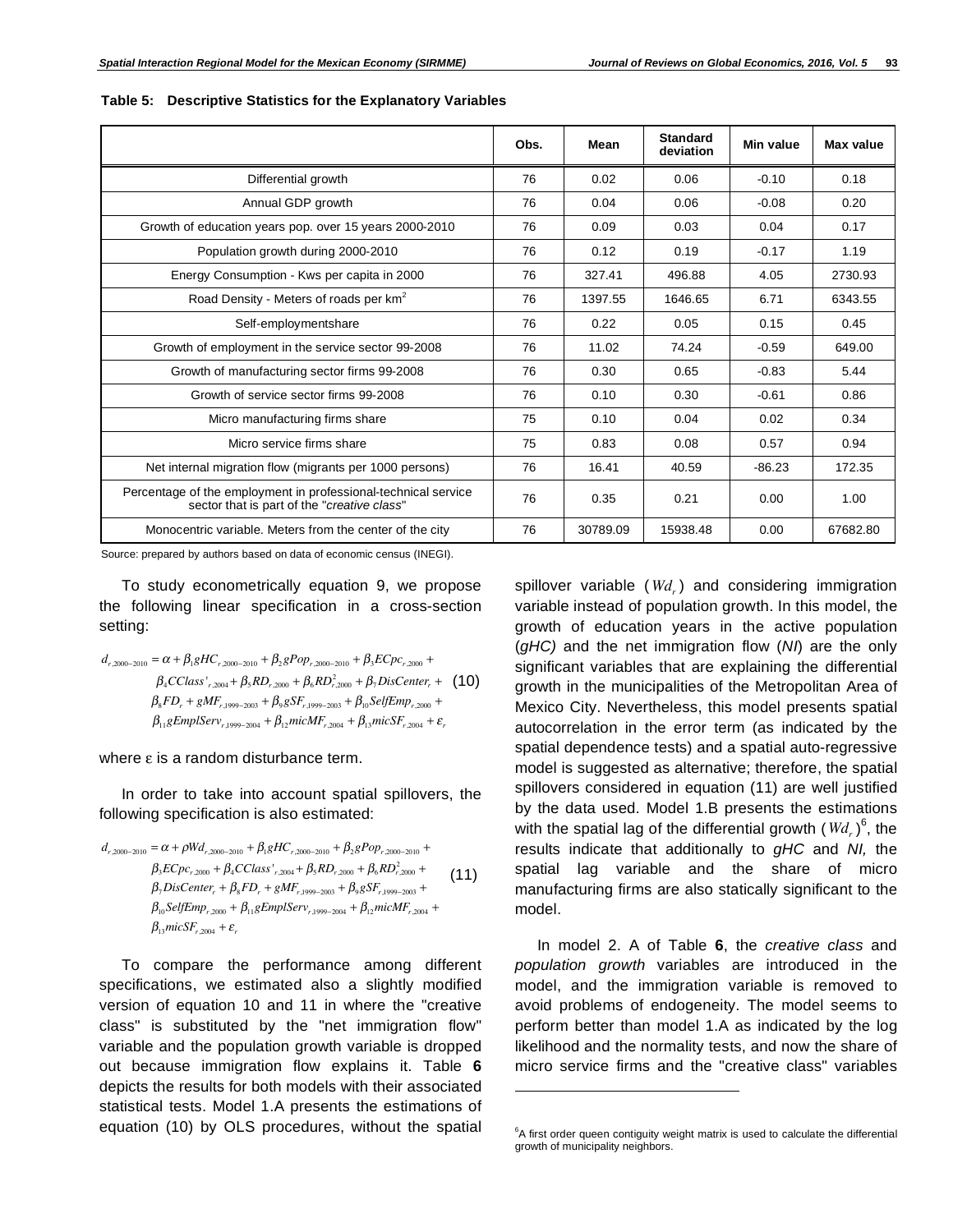# **Table 6: Regional Model Estimation for the Mexico City Economy**

|                       | Model 1.A                | Model 1.B                | Model 2.A                    | Model 2.B                |
|-----------------------|--------------------------|--------------------------|------------------------------|--------------------------|
| Variable              | Coefficient              | <b>Coefficient</b>       | <b>Coefficient</b>           | <b>Coefficient</b>       |
| WDr,2000-2010         |                          | 0.2473                   |                              | 0.2596                   |
|                       |                          | $(0.1423)$ **            |                              | $(0.1405)$ ***           |
|                       | $-0.0764$                | $-0.0585$                | $-0.0873$                    | $-0.0703$                |
| α                     | (0.0771)                 | (0.0681)                 | (0.0785)                     | (0.0684)                 |
|                       | 0.7801                   | 0.6697                   | 0.8275                       | 0.7021                   |
| gHCr, 2000-2010       | $(0.3674)$ ***           | $(0.3259)***$            | $(0.4099)$ ***               | $(0.3620)$ ***           |
|                       | $\overline{\phantom{a}}$ | $\blacksquare$           | $-0.0345$                    | $-0.0301$                |
| gPopr, 2000-2010      |                          |                          | (0.0440)                     | (0.0386)                 |
|                       | 0.0000                   | 0.0000                   | 0.0000                       | 0.0000                   |
| ECpcr, 2000           | (0.0000)                 | (0.0000)                 | (0.0000)                     | $(0.0000)^*$             |
|                       |                          | $\overline{\phantom{0}}$ | 0.0644                       | 0.0602                   |
| Cclassr, 2004         |                          |                          | $(0.0366)$ **                | $(0.0319)$ **            |
|                       | 0.0000                   | 0.0000                   | 0.0000                       | 0.0000                   |
| RDr, 2000             | (0.0000)                 | (0.0000)                 | (0.0000)                     | (0.0000)                 |
|                       | 0.0000                   | 0.0000                   | 0.0000                       | 0.0000                   |
| (RDr)^2, 2000         | (0.0000)                 | (0.0000)                 | (0.0000)                     | (0.0000)                 |
|                       | 0.0000                   | 0.0000                   | 0.0000                       | 0.0000                   |
| <b>DistCenterr</b>    | (0.0000)                 | (0.0000)                 | (0.0000)                     | $(0.0000)$ **            |
|                       | 0.0115                   | 0.0119                   | $-0.0153$                    | $-0.0109$                |
| FDr                   | (0.0275)                 | (0.0245)                 | (0.0234)                     | (0.0209)                 |
|                       | 0.0104                   | 0.0095                   | 0.0101                       | 0.0095                   |
| gMFr, 1999-2003       | (0.0120)                 | (0.0106)                 | (0.0129)                     | (0.0113)                 |
|                       | 0.0346                   | 0.0241                   | 0.0285                       | 0.0180                   |
| gSFr, 1999-2003       | (0.0266)                 | (0.0235)                 | (0.0268)                     | (0.0235)                 |
|                       | 0.0241                   | 0.0247                   | $-0.0773$                    | $-0.0659$                |
| SelfEmpr, 2000        | (0.1598)                 | (0.1411)                 | (0.1601)                     | (0.1398)                 |
|                       | $-0.0058$                | $-0.0061$                | $-0.0064$                    | $-0.0067$                |
| gEmplServr, 1999-2008 | (0.0047)                 | (0.0041)                 | (0.0048)                     | $(0.0042)^{*}$           |
|                       | 0.1975                   | 0.2522                   | 0.1837                       | 0.2438                   |
| micMFr, 2004          | (0.1778)                 | $(0.1574)^*$             | (0.1783)                     | $(0.1555)^*$             |
|                       | 0.0549                   | 0.0380                   | 0.1166                       | 0.0941                   |
| micSFr, 2004          | (0.0622)                 | (0.0552)                 | $(0.0692)$ **                | $(0.0605)^*$             |
|                       | 0.0004                   | 0.0003                   | $\qquad \qquad \blacksquare$ | $\overline{\phantom{a}}$ |
| $\cal NI$             | $(0.0002)$ **            | $(0.0002)$ **            | $\blacksquare$               | $\blacksquare$           |
| R <sub>2</sub>        | 0.35                     | 0.38                     | 0.36                         | 0.39                     |
| R <sub>2</sub> adjs   | 0.21                     |                          | 0.21                         |                          |
| Log Likelihood        | 116.799                  | 118.077                  | 117.369                      | 118.815                  |
|                       | <b>FD</b>                | p-value                  |                              |                          |
| Jarque-Bera           | 2                        | 0.024                    |                              |                          |
| Breusch-Pagan test    | 13                       | 0.565                    |                              |                          |
| Koenker-Bassett test  | 13                       | 0.907                    |                              |                          |
| White                 | 104                      | 0.982                    |                              |                          |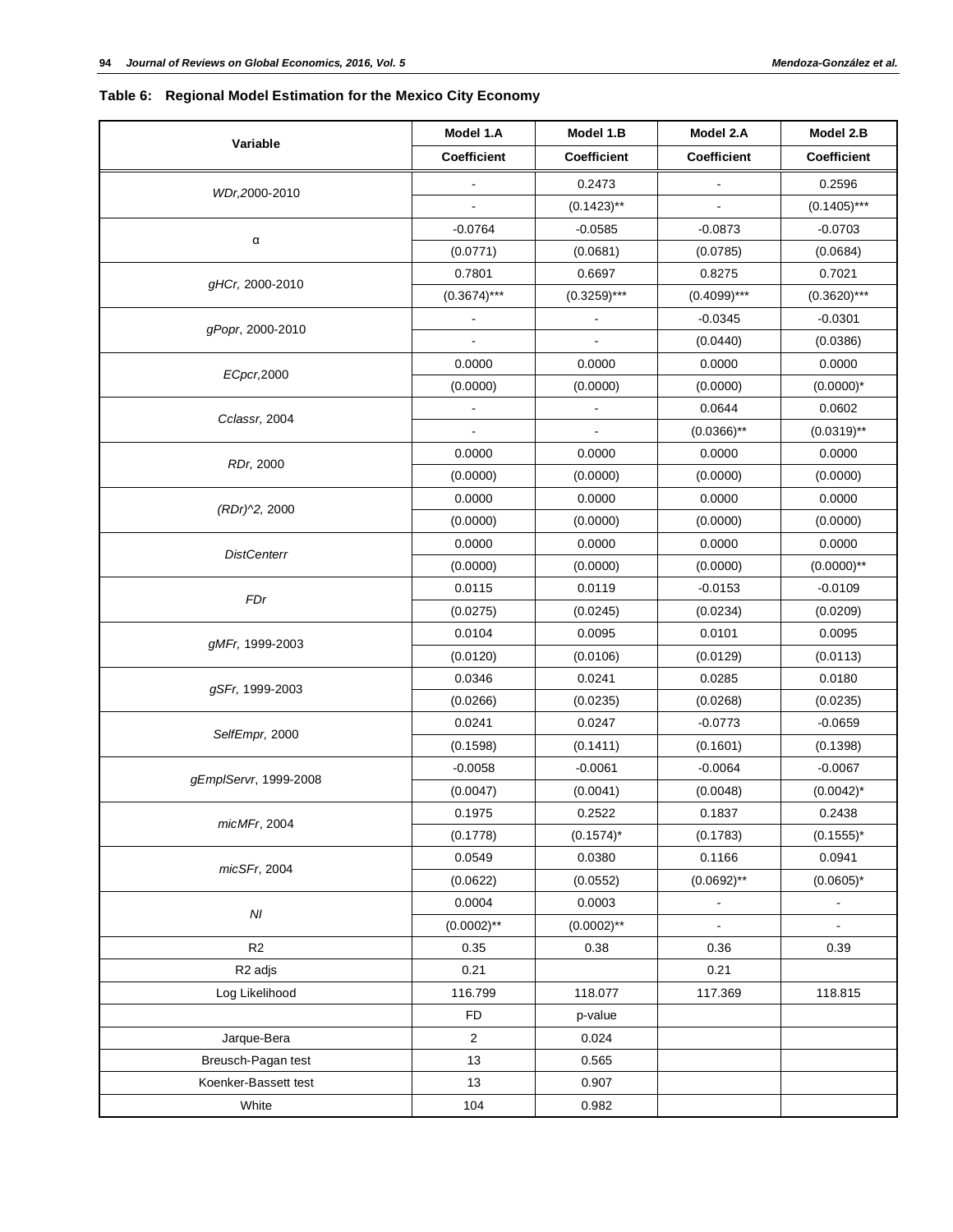**(Table 6). Continued.** 

|                                  |                        | Spatial dependence test |             |              |              |             |
|----------------------------------|------------------------|-------------------------|-------------|--------------|--------------|-------------|
|                                  |                        | Model 1.A               |             |              | Model 2.A    |             |
| <b>TEST</b>                      | <b>MI/DF</b>           | <b>VALUE</b>            | <b>PROB</b> | <b>MI/DF</b> | <b>VALUE</b> | <b>PROB</b> |
| Moran's I (error)                | 0.085                  | 2.091                   | 0.030       | 0.091        | 2.150        | 0.030       |
| Lagrange Multiplier              | 1                      | 2.462                   | 0.110       | 1            | 2.832        | 0.090       |
| Robust LM (lag)                  | 1                      | 2.720                   | 0.090       | 1            | 3.030        | 0.080       |
| Lagrange Multiplier              | 1                      | 1.151                   | 0.283       | 1            | 1.316        | 0.251       |
| Robust LM (error)                | 1                      | 1.409                   | 0.235       | 1            | 1.515        | 0.218       |
| Lagrange Multiplier              | 2                      | 3.871                   | 0.144       | 2            | 4.347        | 0.114       |
|                                  | Model 1.B<br>Model 2.B |                         |             |              |              |             |
|                                  | MI/DF                  | VALUE                   | <b>PROB</b> | MI/DF        | <b>VALUE</b> | <b>PROB</b> |
| Breusch-Pagan HETEROSKEDASTICITY | 13                     | 10.700                  | 0.636       | 14           | 15.4136      | 0.350       |
| Likelihood Ratio Test            | 1                      | 2.555                   | 0.110       | 1            | 2.89369      | 0.089       |

Note: \*\*\*Significant at 99% level, \*\*Significant at 95%, \*Significant at 90%.

emerge both significant to the model. But in spite of that, the model continues presenting spatial autocorrelation in the error term. The spatial dependence tests also suggest, and more clearly than in the case of model **1.A**, an auto-regressive model as alternative. The results of this model are showed in the last panel of Table **6**. As expected, the spatial spillover variable is significant and the *gHC* and *creative class*  too, but also it is interesting to observe that there is now other block of variables that are contributing to the model with negative effects (the monocentric variable, the consumption of energy per capita and the growth of the occupied population in the service sector). As in the case of model **1.B**, the model **2.B** has a better performance that its counterpart model without spatial spillovers.

So far, we proposed in this section a regional model that explains the differential growth between GDP growth at municipality level and GDP growth at macro level (*i.e*. the country). The model relies on some theoretical elements that are considered in modern regional models (Capello and Nijkamp, 2009). In particular, we try to emphasize the role of spatial interaction among micro-regions as a mean to approximate either some of the forces that the New Economic Geography stresses (i.e. agglomeration economies) or some less mainstream components like no-pecuniary externalities (i.e. technological diffusion or/and human capital spillovers). We show that these elements could be important in the regional dynamics of Mexico City. Likewise, we put special attention in the regional model to the interplay between manufacturing and service sector activity, because there is a strong debate, at least for the Mexico City case, about whether the underperformance of Mexico City economy respect to the country is associated with the loss of dynamism in the manufacturing activity. In any case, our results indicate that manufacturing activity (in small enterprises) is also contributing to growth and, also the increase of employment in the whole service sector might affect negatively regional growth. Nevertheless, it would be erroneous to infer that all activity associated with the "service sector" is harmful to the Mexico City economy; in specific, our results indicate that the employment share in the professional-technical service sub-sector (that we called "*creative class*") is contributing positively to growth. This is important to highlight because it aims to a central element that is currently discussed in the modern economic city literature that emphasizes the role of location decisions of workers instead of location decisions of firms (Glaeser, 2007; Florida, 2005; Storper and Scott, 2009).

# **5. SIMULATION OF SPATIAL SPILLOVERS**

In this section, we present a spatial simulation exercise using the regional model of the last section. The simulation consists in evaluating the effect of an increment in the "years of education" over the differential growth among the municipalities of Mexico City. In order to understand the spatial diffusion process, we use a reduced version of equation11that it only highlights the parameter associated with the spatial lag ( $\rho$ ) nd the one linked to the education years  $(\beta)$ ; the rest is compacted to  $X<sub>r</sub>$ .

 $d_r = \alpha + \rho W d_r + \beta g H C_r + X_r + \varepsilon_r$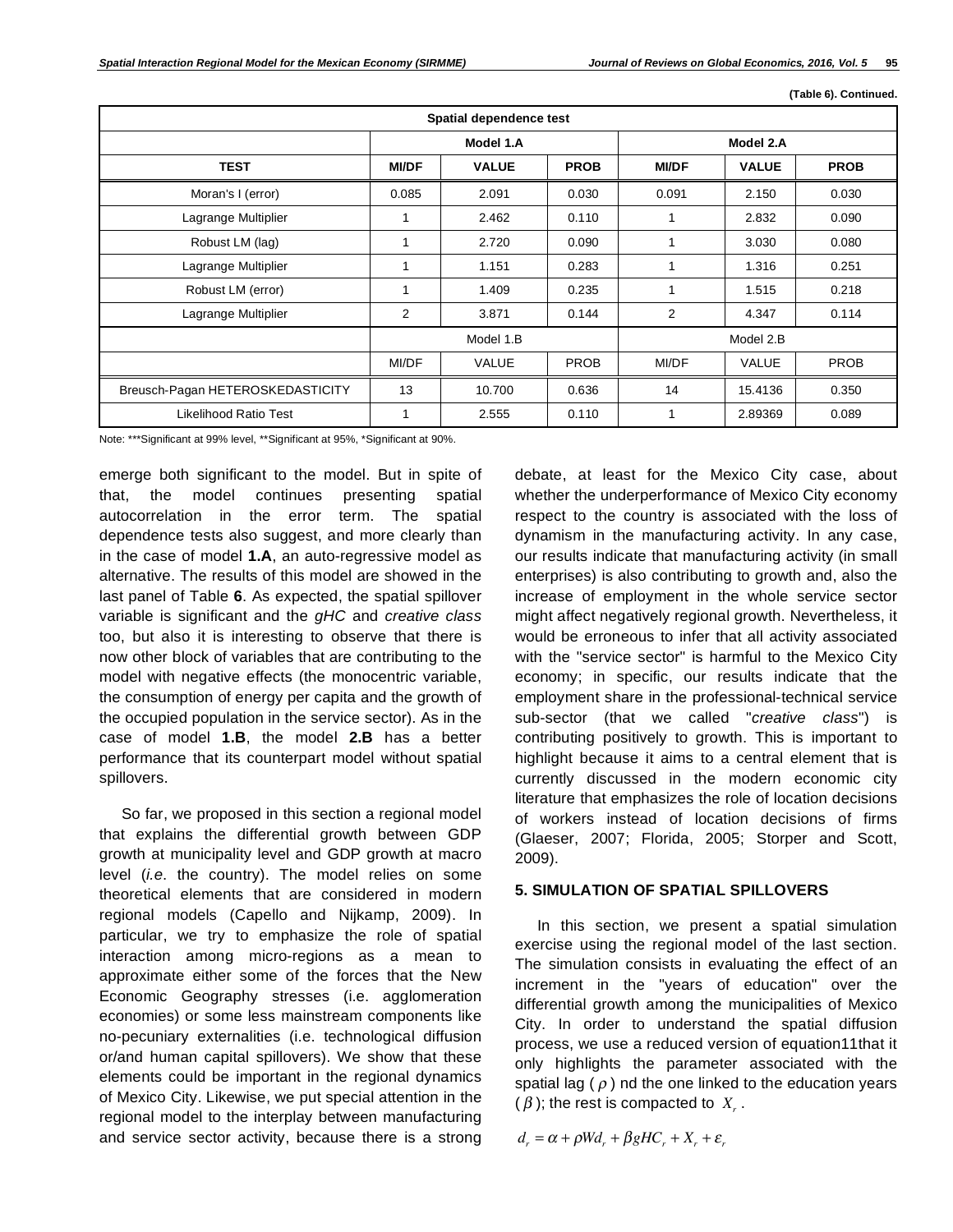#### **Simulation Scenarios**

The solution of the regional model at equilibrium is used to measure the spatial effects and evaluate the spatial diffusion given by an increment of 10% in education years over the differential growth at both the municipality that receives the "shock" and the rest of municipalities in the Metropolitan Area.

With the purpose to evaluate some issues regarding with the advantages (disadvantages) of being economically located at the center (periphery) of Mexico City, we choose the municipalities of Cuauhtemoc (In the Federal District) and Tlalnepantla (State of Mexico) located close to the center, and the municipalities of Isidro Fabela (State of Mexico) and Magdalena Contreras (D.F) located at the periphery. The main results of the simulation exercise are the following: 1) An increment by 10% in education years in the municipalities chosen generate direct growth on the differential growth of the municipality receiving the shock between 6.9% and 7.5%. The municipality of Cuauhtemoc (at Federal District) has the greatest increment in its differential growth and, on the other side, the municipality of Magdalena Contreras (located toward the south of the city) receives the weakest impact (see Table **7**); 2) It is interesting to see that the municipality which is farthest from the center, Isidro

Fabela, has not only the highest direct effect but also it develops the larger spatial diffusion effects (see blue circles in the Maps). Also it is important to point out that Isidro Fabela´s spatial diffusion effects impact heavily on municipalities located at the Federal District which are at the southwest part (Cuajimalpa and Magdalena Contreras) -see map **3**; 3) The municipality which is closest to the center (Cuauhtémoc) is the one that receives the higher direct impact of a 10% change in education years (7.5% increase in its differential growth), however it has the lowest spatial spillover effects on differential growth of other municipalities (see Table **7**). A similar situation occurs with Tlalnepantla which is located in an industrial area of the State of Mexico closer to the center; however, in contrast to Cuauhtemoc, Tlalnepantla has a higher degree of economic interdependence with their neighbors because of the industrial character of the area; and, 4) another interesting case is Magdalena Contreras which is located at the southwest side of the Federal District (map **4**), it has similar spatial spillover characteristics that Isidro Fabela; that is, its spillovers go beyond the neighboring municipalities (note in map **4** that the spillover effect from this municipality reaches the other extreme of the city in municipalities at southeast).

|                                                                          | Cuauhtemoc          | Tlainepantia            | Isidro Fabela          | <b>Magdalena Contreras</b> |
|--------------------------------------------------------------------------|---------------------|-------------------------|------------------------|----------------------------|
| Direct impact (inside the<br>municipality)                               | 7.5                 | 7.3                     | 7.3                    | 6.9                        |
| Spatial diffusion impacts<br>(over the rest of<br>municipalities)        | 2.1                 | 2.1                     | 3.3                    | 2.2                        |
| Total impact                                                             | 9.6                 | 9.3                     | 10.6                   | 9.1                        |
| Number of municipalities<br>that concentrate more<br>than 80% of impacts | 5                   | 6                       | 7                      | 6                          |
| Municipalities with higher<br>spatial impacts                            | Benito Juárez       | Tultitlán               | Cuajimalpa de Morelos  | Tlalpan                    |
|                                                                          | Venustiano Carranza | Coacalco de Berriozábal | La Magdalena Contreras | Cuajimalpa de Morelos      |
|                                                                          | Iztacalco           | Gustavo A. Madero       | Nicolás Romero         | Álvaro Obregón             |
|                                                                          | Miguel Hidalgo      | Azcapotzalco            | Atizapán de Zaragoza   | Ecatzingo                  |
|                                                                          | Azcapotzalco        | Atizapán de Zaragoza    | Jilotzingo             | Tepetlixpa                 |
|                                                                          |                     | Cuautitlán Izcalli      | Huixquilucan           | Isidro Fabela              |
|                                                                          |                     |                         | Villa del Carbón       |                            |
|                                                                          |                     |                         | Naucalpan de Juárez    |                            |

**Table 7: Spatial Diffusion of the Effects of 10% Increase in Education Years on Differential Growth: the Case of Municipalities Located Either in the Center or the Periphery of the Metropolitan Area of Mexico City** 

Source: prepared by authors based on the regional model.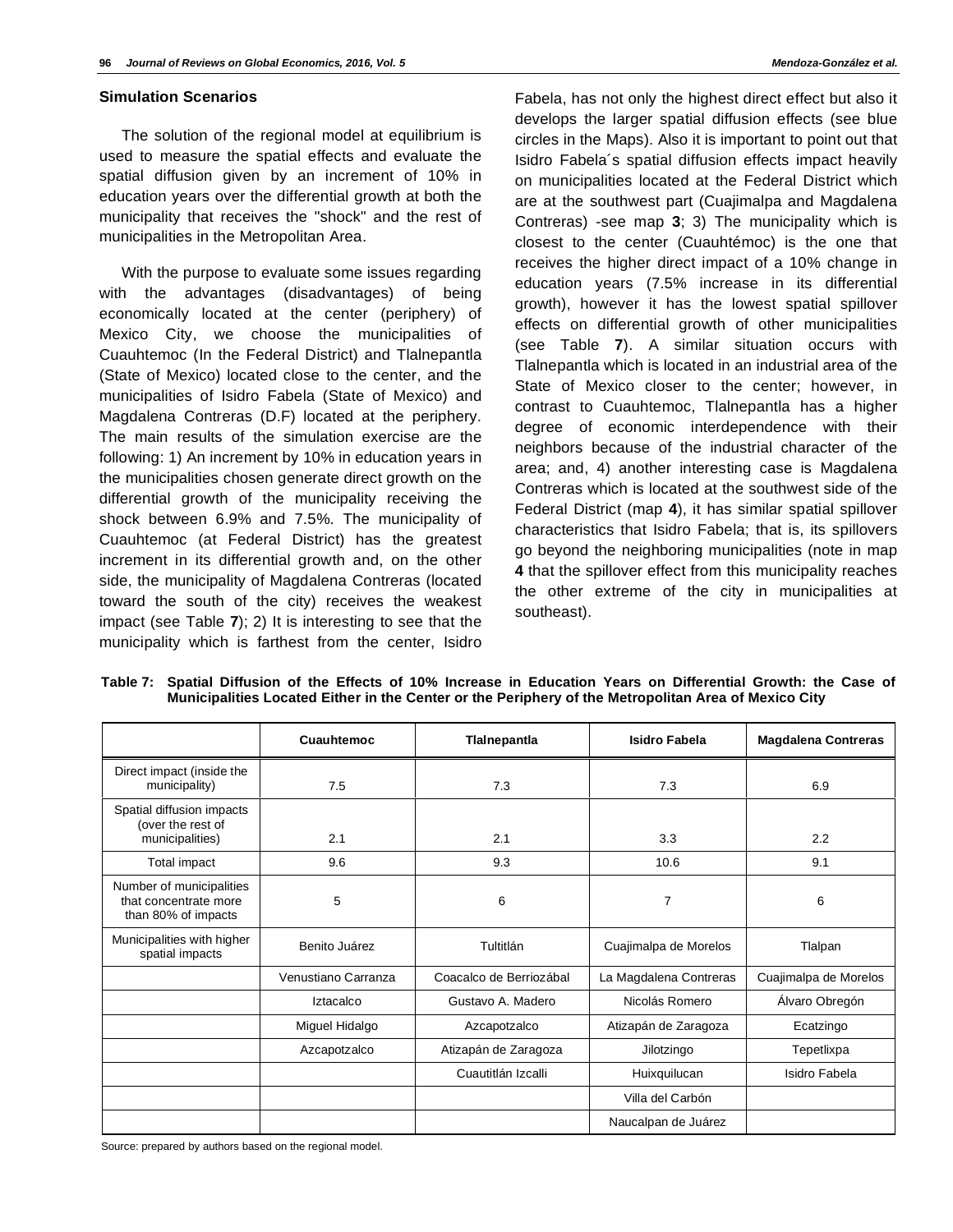

**Map 1:** Spatial spillover effects on differential growth among municipalities produced by an increase of 10% in education years in the municipality of Cuauhtemoc (Federal District).

Source: prepared by authors based simulation scenarios on regional model.



**Map 2:** Spatial spillover effects on differential growth among municipalities produced by an increase of 10% in education years in the municipality of Tlalnepantla (State of Mexico).

Source: prepared by authors based simulation scenarios on regional model.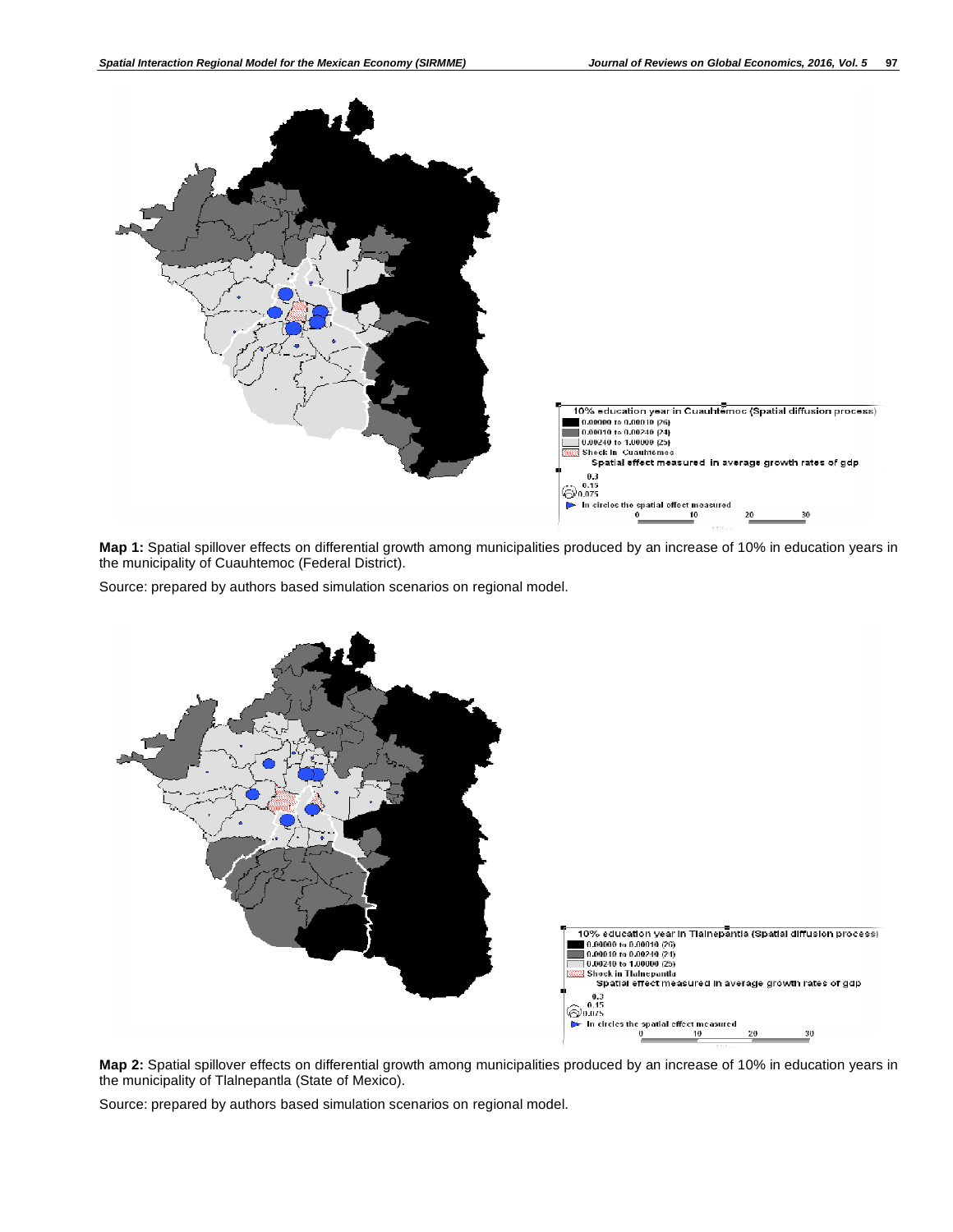

**Map 3:** Spatial spillover effects on differential growth among municipalities produced by an increase of 10% in education years in the municipality of Isidro Fabela (State of Mexico).

Source: prepared by authors based simulation scenarios on regional model.



**Map 4:** Spatial spillover effects on differential growth among municipalities produced by an increase of 10% in education years in the municipality of Magdalena Contreras (Federal District).

Source: prepared by authors based simulation scenarios on regional model.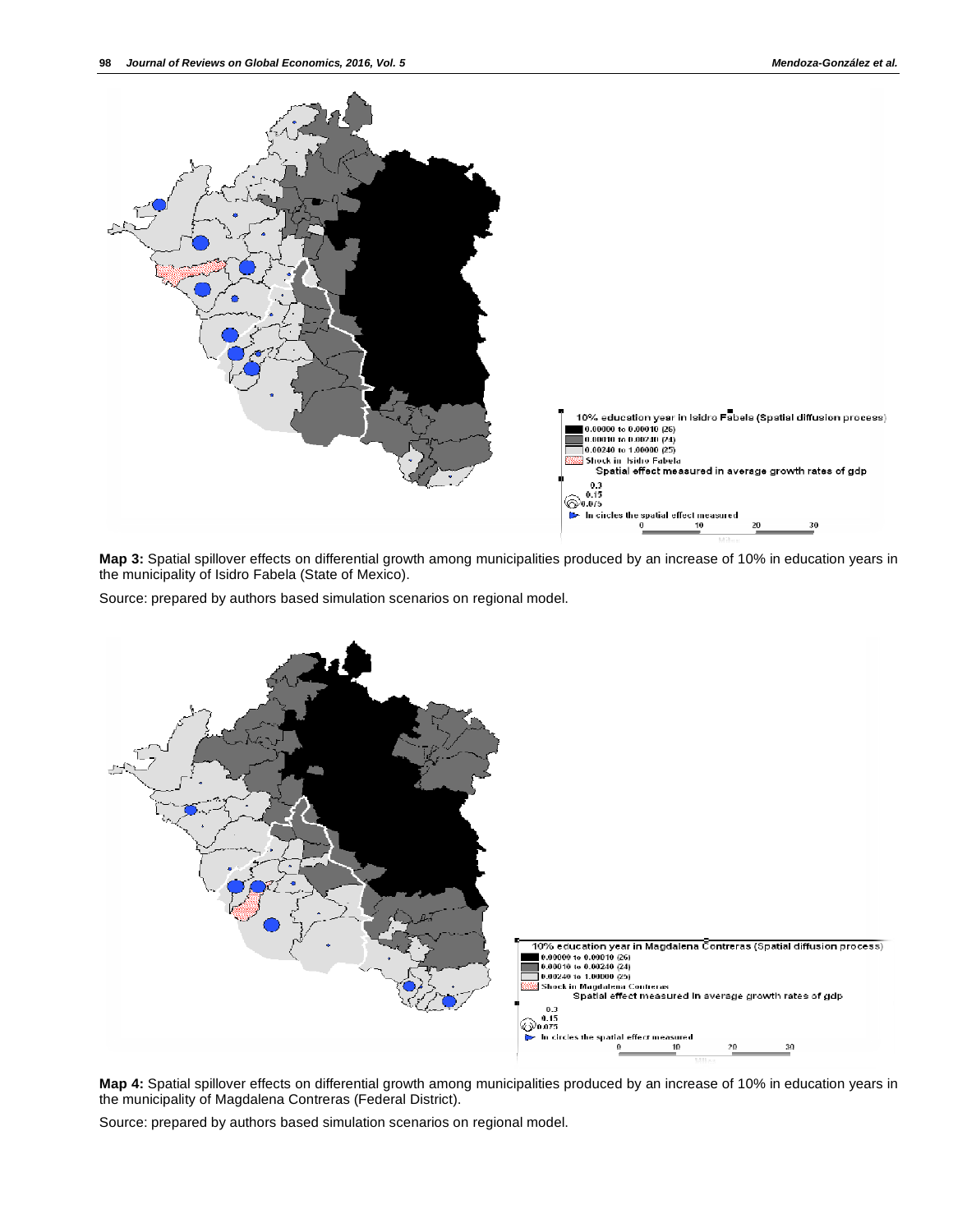#### **FINAL REMARKS**

The model presented in this paper, called it *SIRMME*, is at initial stage of development. Because Mexico City continues being the main economic engine of Mexico, we decide to have a first top-down *vs* bottom up modeling of regional growth through the interaction between Mexico City and the whole country´s economy. But it remains for the next stages of modeling to take into account also the interaction between Mexico City and the other main metropolitan areas across the country.

Our results indicate that typical findings of traditional macro models applied to Mexico´s economy (such as the relevance of the export growth equation, the dependence in the USA business cycle, loss of government spending to promote growth, etc.) must be considered to model also local economic growth; and the methodological approach used in this paper can give some guidelines to have a first approximation with this regard. On the other hand, it is not a mystery that in order to have a better picture about regional dynamics is necessary to consider a modeling approach relying on "regional microfoundations" (such as agglomeration economies, human capital stock, nopecuniary externalities, natural resources, dynamic population, etc.); and these elements can be appropriately studied in a wide range of econometric models among them the spatial econometric approach such the one used in this paper to model regional growth in Mexico City. Under this framework is possible to detect –as found in this research, that variables associated with "human capital", internal migration, the "creative class", micro-firms and spatial interaction among micro-regions are conditioning the differential growth between Mexico City and the whole country during the last ten years. Because there is a natural linkage between "regional microfoundations" and "the components of aggregate demand" (in a recursive way), our next step is to model growth-transmission effects from a process located at the top (bottom) of the system to the rest of the system and vice versa.

# **ACKNOWLEDGEMENTS**

This research made possible by funding from the PAPIIT IN304214 "Creative Cities and their Potential for the Development of Metropolitan Areas in Mexico" project of DGAPA-UNAM. For their comments, we gratefully thank a two anonymous reviewers for their observations.

# **APPENDIX 1: DATA**

#### **a. Macroeconomic Data**

We use quarterly data to estimate the macroeconomic model (see Table **2**). The data comes from National Institute of Statistics and Geography (INEGI), the Central Bank (Banxico) and the Bureau of Economic Analysis (BEA). Nevertheless, not all series were available in quarterly frequency and, some aggregation data criteria (with available monthly information) were considered to build the complete quarterly series. Next, we present the main characteristics of the data used: aggregate demand data is in millions of constant pesos of 1993 and they are reported by INEGI; foreign direct investment is a quarterly series in millions of dollars (FDIdol) which have to be converted to constant pesos through the nominal exchange rate and the implicit gross fixed capital formation deflator; interest rate was proxied by CETES in 28 days (BANXICO); labor cost was measured through the index of unitary costs of the manufacturing sector working force; USA GDP is a quarterly series in constant millions of dollars (2005 base); the exchange rate (pesos to USA dollars) was used to consider foreign currency obligations; and finally, the monthly national consumer price index (BANXICO) with base june = 2002 was used to obtain the quarterly index price.

## **b. Estimations for Metropolitan Area and State GDP**

The methodology used for the estimations considered: 1) Implementation of lineal interpolation methods using Gross Value Added of Economic Census (1994, 1998, 2004 y 2008) at municipality level from Federal District, Mexican and Hidalgo states, to estimate distributional series during the period 1994- 2010. 2) Estimations from 1) were applied to the GDP State series estimations of German-Soto (2005 y 2015) to obtain GDP at municipality level that are equivalent to the GDP series at state level of German-Soto (2005 y 2015).

# **REFERENCES**

- Adams, F. G., C. G. Brooking, and N.J. Glickman. 1975. On the specification and simulation of a regional econometric model; A model of Mississippi, *Review of Economics and Statistics*, 57, 286-298.
- Bassilière D., Bossier F., Caruso F., Hendrickx K., Hoorelbeke D., Lohest O. 2008. Elaboration d'un modèle de projections régionales. Une première application du modèle HEMREG aux perspectives économiques nationales 2007-2012, Bruxelles, Bureau Fédéral du Plan.